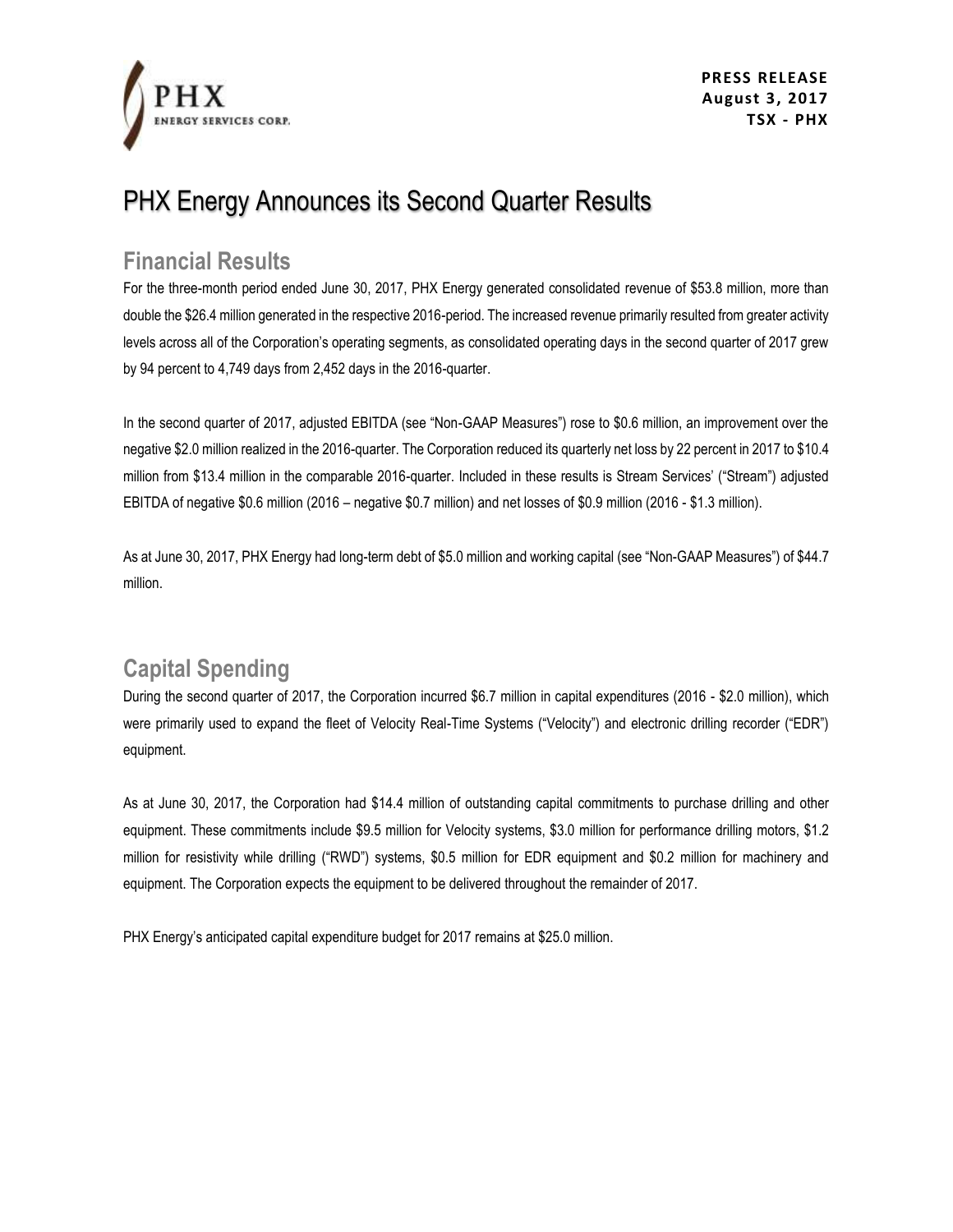## **Normal Course Issuer Bid**

The TSX approved PHX Energy's Normal Course Issuer Bid ("NCIB") to purchase for cancellation, from time-to-time, up to a maximum of 2,929,494 common shares of the Corporation. Purchases of common shares will be made on the open market through the facilities of the TSX and through alternative trading systems. The price which PHX Energy will pay for any common shares purchased will be at the prevailing market price on the TSX or alternate trading systems at the time of such purchase. The NCIB commenced on June 26, 2017 and will terminate on June 25, 2018 or such earlier time as the NCIB is completed or terminated at the option of the Corporation. No share purchases, pursuant to the NCIB, were made by the Corporation during the period from June 26, 2017 to June 30, 2017.

### **Equity Financing**

On February 2, 2017, PHX Energy closed a bought deal financing for aggregate proceeds of \$28.8 million. An aggregate of 7,187,500 common shares of the Corporation were issued at a price of \$4.00 per common share. Concurrent with the closing of the public offering, certain directors, officers, employees and consultants of PHX Energy purchased a total of 500,000 common shares at a price of \$4.00 per share on a private placement basis. The gross proceeds from the public offering and concurrent private placement totaled to approximately \$30.8 million.

The proceeds from the equity financing were primarily used to reduce the outstanding loans and borrowings under the Corporation's credit facility.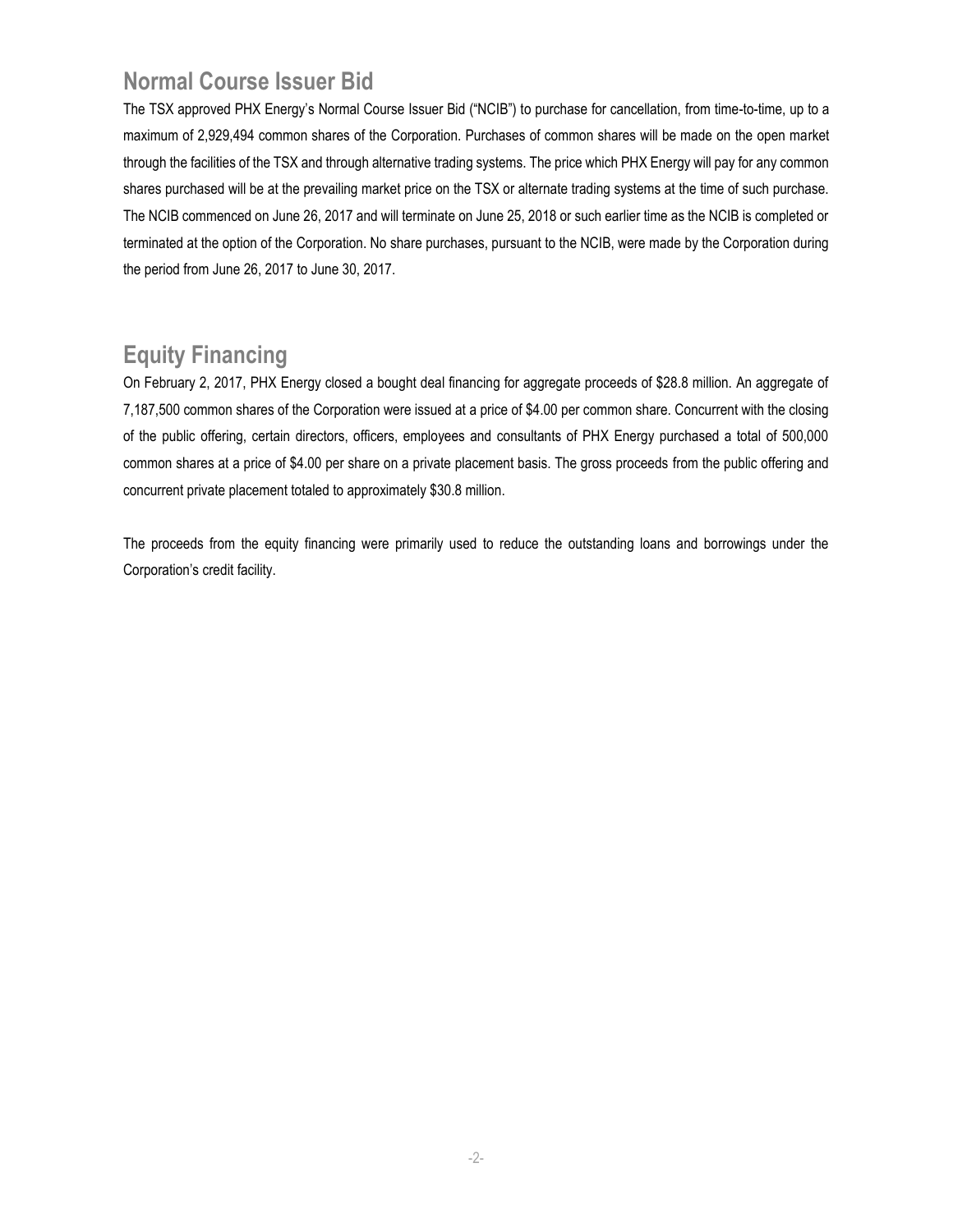|                                                           |             | Three-month periods ended June 30, |          | Six-month periods ended June 30, |             |          |
|-----------------------------------------------------------|-------------|------------------------------------|----------|----------------------------------|-------------|----------|
|                                                           | 2017        | 2016                               | % Change | 2017                             | 2016        | % Change |
| <b>Operating Results</b>                                  | (unaudited) | (unaudited)                        |          | (unaudited)                      | (unaudited) |          |
| Revenue                                                   | 53,822      | 26,359                             | 104      | 114,944                          | 66,808      | 72       |
| Net loss                                                  | (10, 412)   | (13, 360)                          | (22)     | (17, 555)                        | (20, 764)   | (15)     |
| Loss per share - diluted                                  | (0.18)      | (0.32)                             | (44)     | (0.31)                           | (0.50)      | (38)     |
| Adjusted EBITDA (1)                                       | 553         | (2,018)                            | n.m.     | 4,886                            | 2,097       | n.m.     |
| Adjusted EBITDA per share - diluted (1)                   | 0.01        | (0.05)                             | n.m.     | 0.09                             | 0.05        | 80       |
| Adjusted EBITDA as a percentage of<br>revenue (1)         | 1%          | (8%)                               |          | 4%                               | 3%          |          |
| <b>Cash Flow</b>                                          |             |                                    |          |                                  |             |          |
| Cash flows from operating activities                      | 13,671      | 4,075                              | n.m.     | 3,774                            | 4,833       | (22)     |
| Funds from (used in) operations (1)                       | 113         | (3, 192)                           | n.m.     | 4,096                            | 393         | n.m.     |
| Funds from (used in) operations per share -<br>diluted(1) |             | (0.08)                             | n.m.     | 0.07                             | 0.01        | n.m.     |
| Dividends paid                                            |             |                                    |          |                                  | 416         | (100)    |
| Dividends per share (2)                                   |             |                                    |          |                                  | 0.01        | (100)    |
| Capital expenditures                                      | 6,698       | 2,035                              | n.m.     | 8,497                            | 2,892       | n.m.     |
|                                                           |             |                                    |          |                                  |             |          |
| <b>Financial Position (unaudited)</b>                     |             |                                    |          | Jun 30, '17                      | Dec 31, '16 |          |
| Working capital                                           |             |                                    |          | 44.671                           | 44.230      | 1        |
| Long-term debt                                            |             |                                    |          | 5,000                            | 29,014      | (83)     |
| Shareholders' equity                                      |             |                                    |          | 189.641                          | 178.387     | 6        |
| Common shares outstanding                                 |             |                                    |          | 58,589,887                       | 50,810,721  | 15       |

*(Stated in thousands of dollars except per share amounts, percentages and shares outstanding)*

n.m. – not meaningful

(1) Refer to non-GAAP measures section that follows the outlook section.

(2) Dividends paid by the Corporation on a per share basis in the period.

#### **Non-GAAP Measures**

PHX Energy uses certain performance measures throughout this press release that are not recognizable under Canadian generally accepted accounting principles ("GAAP"). These performance measures include adjusted earnings before interest, taxes, depreciation and amortization ("EBITDA"), adjusted EBITDA per share, funds from operations, funds from operations per share, debt to covenant EBITDA ratio and working capital. Management believes that these measures provide supplemental financial information that is useful in the evaluation of the Corporation's operations and are commonly used by other oil and natural gas service companies. Investors should be cautioned, however, that these measures should not be construed as alternatives to measures determined in accordance with GAAP as an indicator of PHX Energy's performance. The Corporation's method of calculating these measures may differ from that of other organizations, and accordingly, these may not be comparable. Please refer to the non-GAAP measures section following the Outlook section for applicable definitions and reconciliations.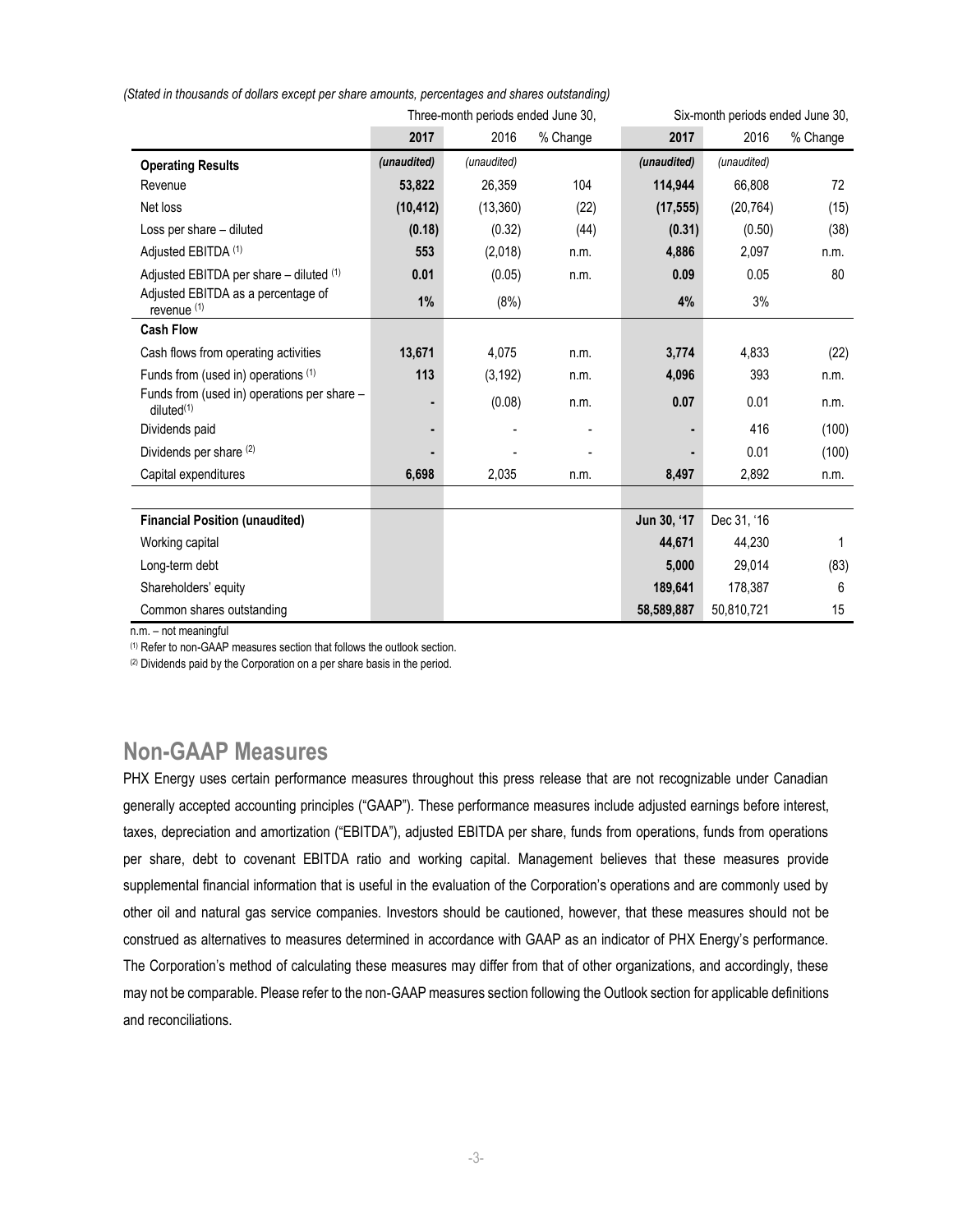## **Cautionary Statement Regarding Forward-Looking Information and Statements**

This document contains certain forward-looking information and statements within the meaning of applicable securities laws. The use of "expect", "anticipate", "continue", "estimate", "objective", "ongoing", "may", "will", "project", "could", "should", "can", "believe", "plans", "intends", "strategy" and similar expressions are intended to identify forward-looking information or statements.

The forward-looking information and statements included in this document are not guarantees of future performance and should not be unduly relied upon. These statements and information involve known and unknown risks, uncertainties and other factors that may cause actual results or events to differ materially from those anticipated in such forward-looking statements and information. The Corporation believes the expectations reflected in such forward-looking statements and information are reasonable, but no assurance can be given that these expectations will prove to be correct. Such forward-looking statements and information included in this document should not be unduly relied upon. These forward-looking statements and information speak only as of the date of this document.

In particular, forward-looking information and statements contained in this document include, without limitation, the delivery of capital expenditure items, the projected capital expenditures budget and how this budget will be funded, and how R&D projects will enhance and expand PHX Energy's services.

The above are stated under the headings: "Capital Spending", "Operating Cost and Expenses", and "Capital Resources". Furthermore all statements in the Outlook section of this document contains forward-looking statements.

In addition to other material factors, expectations and assumptions which may be identified in this document and other continuous disclosure documents of the Corporation referenced herein, assumptions have been made in respect of such forward-looking statements and information regarding, among other things: the Corporation will continue to conduct its operations in a manner consistent with past operations; the general continuance of current industry conditions; anticipated financial performance, business prospects, impact of competition, strategies, the general stability of the economic and political environment in which the Corporation operates; exchange and interest rates; the continuance of existing (and in certain circumstances, the implementation of proposed) tax, royalty and regulatory regimes; the sufficiency of budgeted capital expenditures in carrying out planned activities; the availability and cost of labour and services and the adequacy of cash flow; debt and ability to obtain financing on acceptable terms to fund its planned expenditures, which are subject to change based on commodity prices; market conditions and future oil and natural gas prices; and potential timing delays. Although Management considers these material factors, expectations and assumptions to be reasonable based on information currently available to it, no assurance can be given that they will prove to be correct.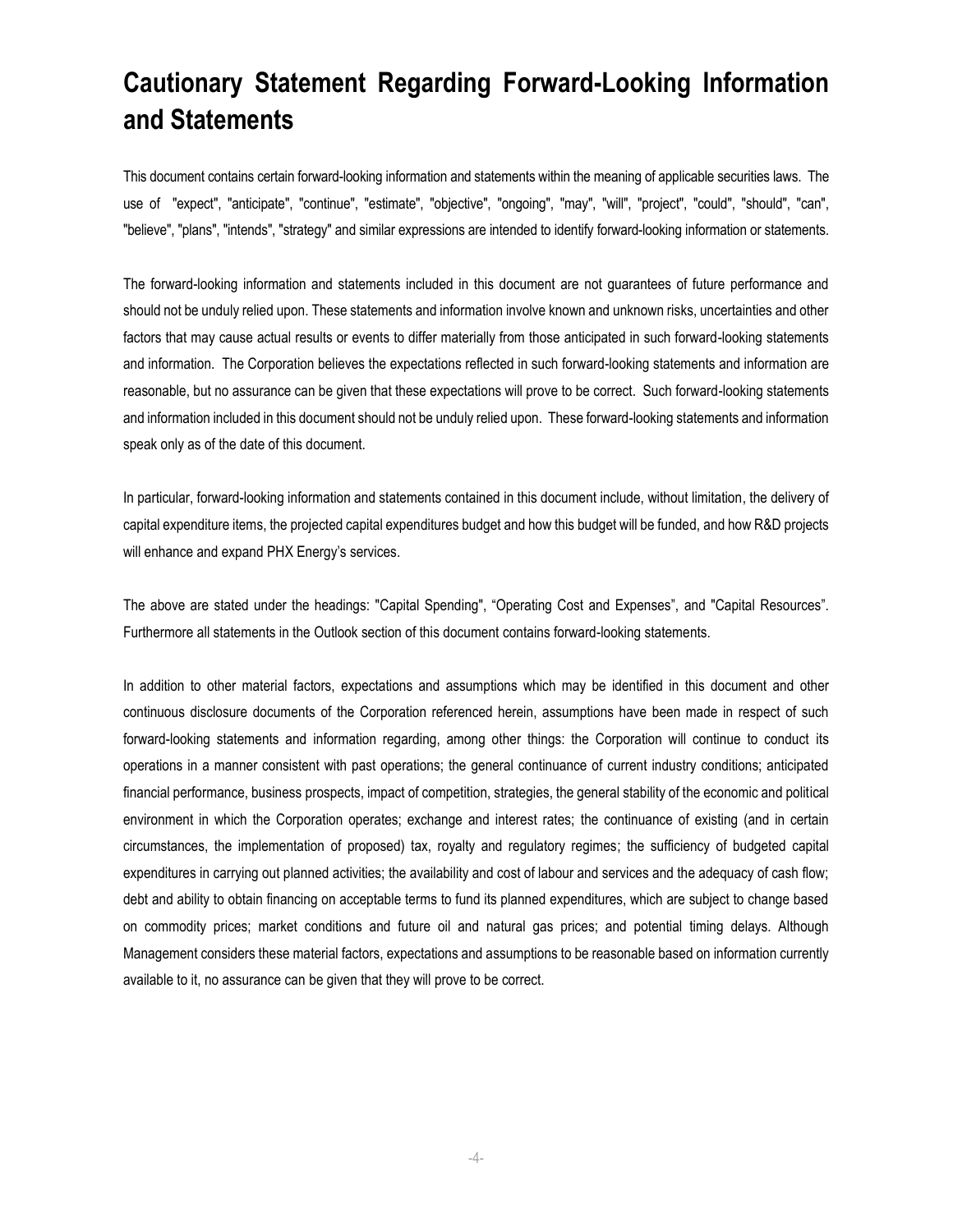Readers are cautioned that the foregoing lists of factors are not exhaustive. Additional information on these and other factors that could affect the Corporation's operations and financial results are included in reports on file with the Canadian Securities Regulatory Authorities and may be accessed through the SEDAR website (www.sedar.com) or at the Corporation's website. The forward-looking statements and information contained in this document are expressly qualified by this cautionary statement. The Corporation does not undertake any obligation to publicly update or revise any forward-looking statements or information, whether as a result of new information, future events or otherwise, except as may be required by applicable securities laws.

#### **Revenue**

*(Stated in thousands of dollars)*

|         | Three-month periods ended June 30, |        |          | Six-month periods ended June 30, |        |          |
|---------|------------------------------------|--------|----------|----------------------------------|--------|----------|
|         | 2017                               | 2016   | % Change | 2017                             | 2016   | % Change |
| Revenue | 53.822                             | 26.359 | 104      | 114.944                          | 66.808 | <u>.</u> |

During the three-month period ended June 30, 2017, the Corporation generated consolidated revenue of \$53.8 million, more than double the \$26.4 million recognized in the 2016-period. The increase in the consolidated quarterly revenue in 2017 was driven by higher levels of drilling activity that resulted from improved commodity prices when compared to the 2016-period. Consolidated operating days in the second quarter of 2017 rose by 94 percent to 4,749 days as compared to 2,452 days in the 2016-quarter. The average consolidated day rate in the 2017-quarter, excluding the motor rental division in the US and the Stream division, was \$11,029, a 5 percent improvement over the \$10,549 realized in the comparable 2016-quarter. US and international revenue as a percentage of total consolidated revenue were 65 and 10 percent, respectively, for the 2017-quarter as compared to 66 and 12 percent in 2016.

During the 2017-quarter, there were twice as many rigs operating per day in both Canada and the US as the industry recovered from the historical lows experienced in 2016. In Canada, horizontal drilling continued to dominate all activity at 96 percent of industry drilling days in the second quarter of 2017 (2016 – 92 percent), and in the US the average number of horizontal rigs running per day represented 84 percent of the rig count in the 2017-quarter (2016 – 77 percent) (Sources: Daily Oil Bulletin and Baker Hughes).

Consolidated revenue for the six-month period ended June 30, 2017 increased by 72 percent to \$114.9 million from \$66.8 million in the comparable 2016-period. The Corporation achieved 11,432 consolidated operating days in the six-month period ended June 30, 2017, which is 75 percent higher than the 6,521 days reported in 2016.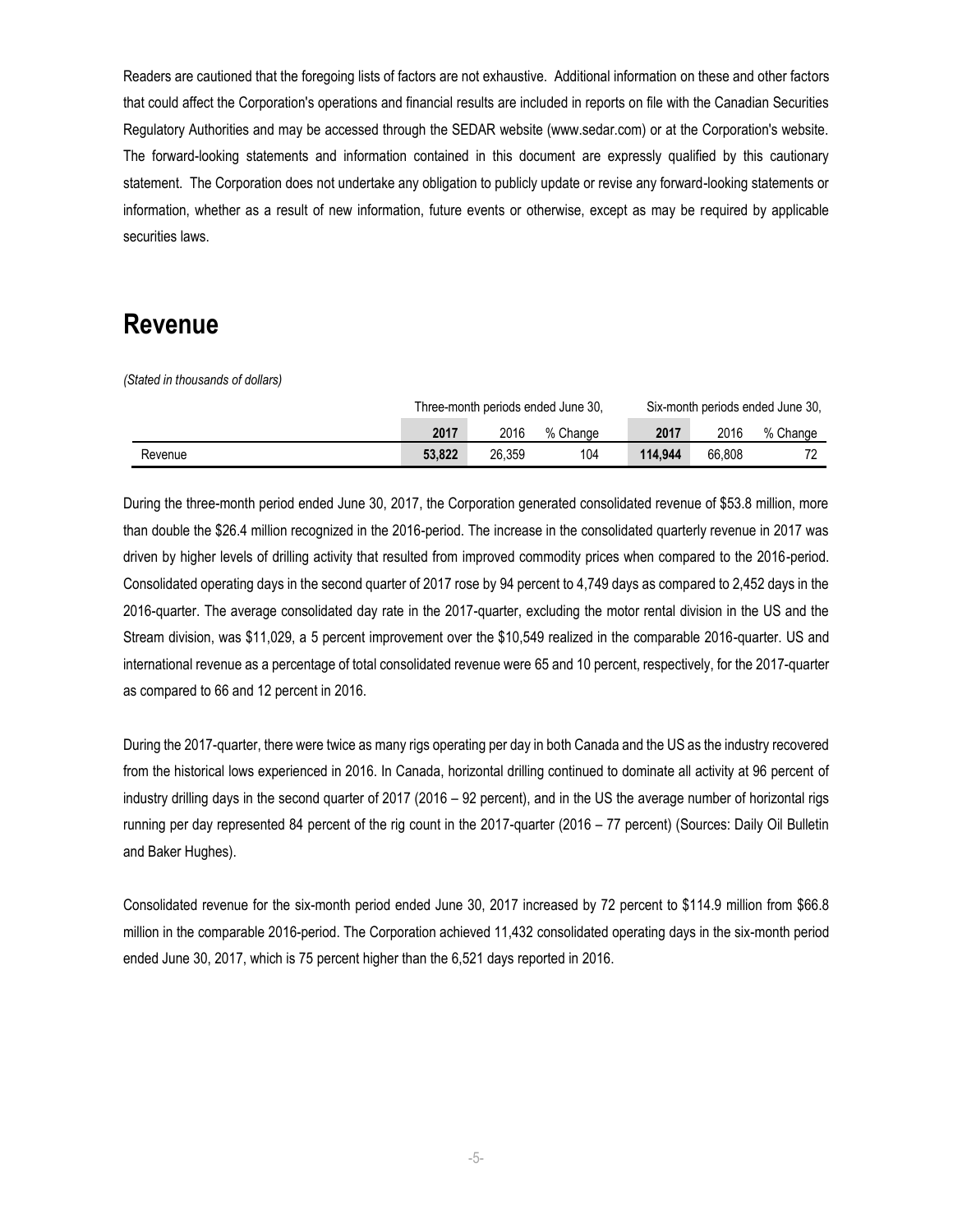# **Operating Costs and Expenses**

*(Stated in thousands of dollars except percentages)*

|                                                                                |        | Three-month periods ended June 30, |          | Six-month periods ended June 30, |        |          |
|--------------------------------------------------------------------------------|--------|------------------------------------|----------|----------------------------------|--------|----------|
|                                                                                | 2017   | 2016                               | % Change | 2017                             | 2016   | % Change |
| Direct costs                                                                   | 56,776 | 36.253                             | 57       | 117.581                          | 82.264 | 43       |
| Gross loss as a percentage of revenue                                          | (5%)   | (38%)                              |          | (2%)                             | (23%)  |          |
| Depreciation & amortization (included in direct costs)                         | 10.514 | 13.013                             | (19)     | 21.445                           | 27.015 | (21)     |
| Gross profit as percentage of revenue excluding<br>depreciation & amortization | 14%    | 12%                                |          | 16%                              | 17%    |          |

Direct costs are comprised of field and shop expenses, and include depreciation and amortization of the Corporation's equipment. For the three and six-month periods ended June 30, 2017, direct costs increased to \$56.8 million and \$117.6 million, respectively, from \$36.3 million and \$82.3 million in the comparable 2016-periods.

The increased costs for both 2017-periods was primarily due to higher activity levels, as well as the following factors:

- higher field expenses as increases were made in labour rates during the first quarter;
- greater third party rental costs required to meet the increased volume of activity; and
- increased motor repair costs.

In the 2017-periods, the gross loss as a percentage of revenue fell to 5 percent and 2 percent, respectively, as compared to 38 percent and 23 percent in the 2016-periods. The reduced gross loss margins in 2017 are primarily the result of all operating segments being more active.

The reduction in the depreciation and amortization expense for the three and six-month periods ended June 30, 2017 was mainly the result of PHX Energy's lower level of capital spending in the 2016 and 2017-years.

Excluding depreciation and amortization, gross profit as a percentage of revenue improved to 14 percent for the three-month period ended June 30, 2017 from 12 percent in the comparable 2016-period. The more favourable second quarter margin was mainly driven by increased activity levels, partially offset by the above factors. Whereas, for the first half of 2017, gross profit as percentage of revenue excluding depreciation & amortization fell slightly to 16 percent versus 17 percent in 2016. The lower margin in the current year period is primarily the result of lower client day rates in the first quarter of 2017 and the factors listed above.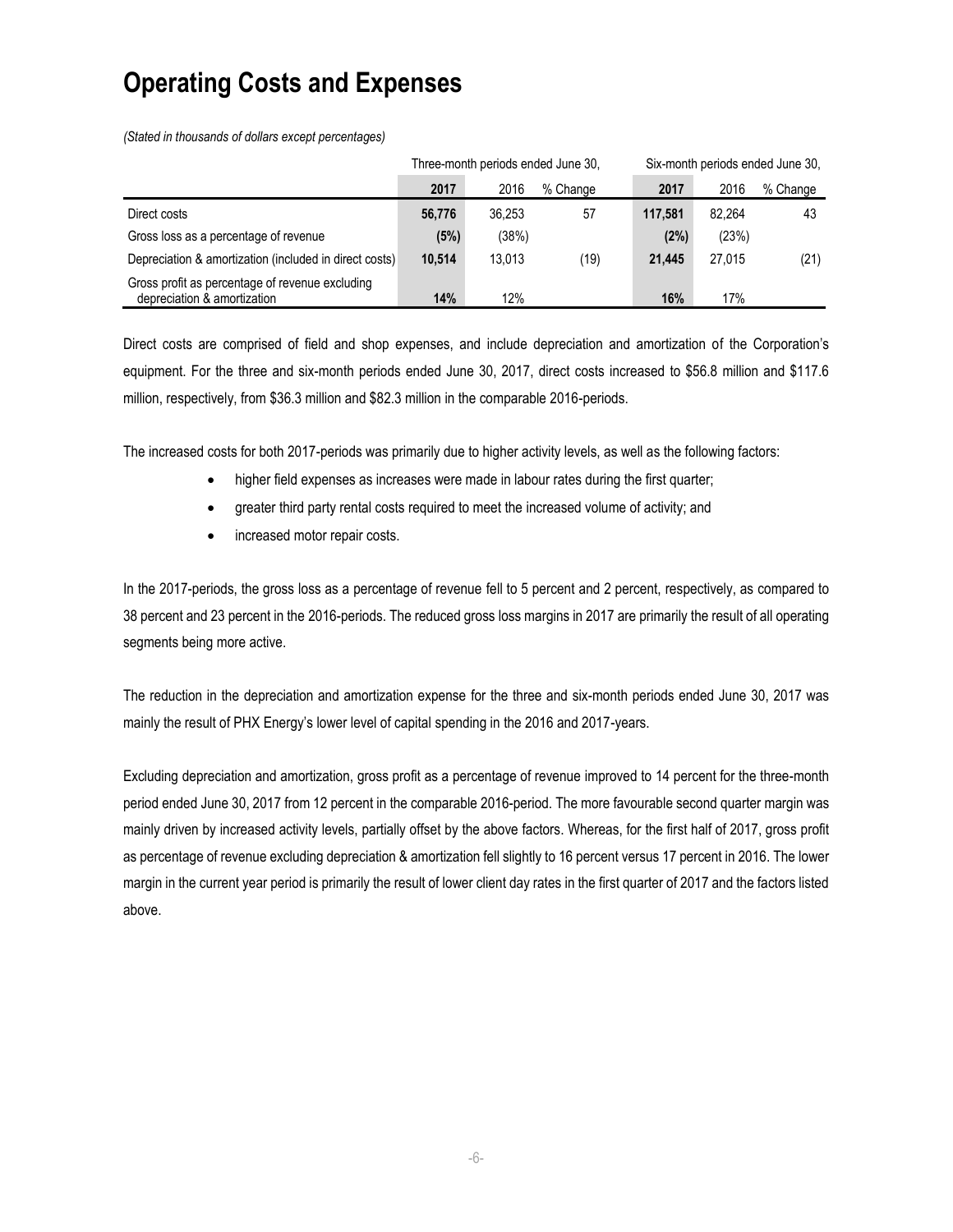#### *(Stated in thousands of dollars except percentages)*

|                                                                                                                                        | Three-month periods ended June 30, |       |          | Six-month periods ended June 30, |        |          |
|----------------------------------------------------------------------------------------------------------------------------------------|------------------------------------|-------|----------|----------------------------------|--------|----------|
|                                                                                                                                        | 2017                               | 2016  | % Change | 2017                             | 2016   | % Change |
| Selling, general & administrative ("SG&A") costs                                                                                       | 7,776                              | 6,880 | 13       | 14,985                           | 13,559 | 11       |
| Equity-settled share-based payments (included in<br>SG&A costs)                                                                        | 1,030                              | 611   | 69       | 1,518                            | 897    | 69       |
| Cash-settled share-based payments (recoveries)<br>(included in SG&A costs)                                                             | (159)                              | 1.099 | n.m.     | (27)                             | 950    | n.m.     |
| Onerous contracts lease payment                                                                                                        | (70)                               |       | n.m.     | (177)                            |        | n.m.     |
| SG&A costs excluding equity and cash-settled<br>share-based payments and provision for onerous<br>contracts as a percentage of revenue | 13%                                | 20%   |          | 12%                              | 18%    |          |

n.m. – not meaningful

For the three and six-month periods ended June 30, 2017, SG&A costs rose to \$7.8 million and \$15.0 million, respectively, from \$6.9 million and \$13.6 million in the comparable 2016-periods. The higher SG&A costs for both 2017-periods are primarily the result of improved activity levels and issuance of equity settled share-based awards, partially offset by recoveries on cashsettled share-based awards.

For the three and six-month periods ended June 30, 2017, excluding equity and cash-settled share-based payments and the provision for onerous contracts, SG&A costs as a percentage of consolidated revenue were 13 percent and 12 percent, respectively. This is much improved over the 20 percent and 18 percent in the comparable 2016-periods. The more favourable percentages in both 2017-periods are mainly attributable to the greater volume of activity.

Equity-settled share-based payments relate to the amortization of the fair values of issued options of the Corporation using the Black-Scholes model. In the three and six-month periods ended June 30, 2017, equity-settled share-based payments increased by 69 percent, as compared to the corresponding 2016-periods, mainly due to a higher compensation expense related to options granted in the first quarter of 2017.

Cash-settled share-based retention awards, which are included in SG&A costs, are measured at fair value. For the three and six-month periods ended June 30, 2017, the Corporation recognized share-based compensation recoveries from the revaluation of the retention awards based on the reduction in PHX Energy's stock price during both periods.

-7-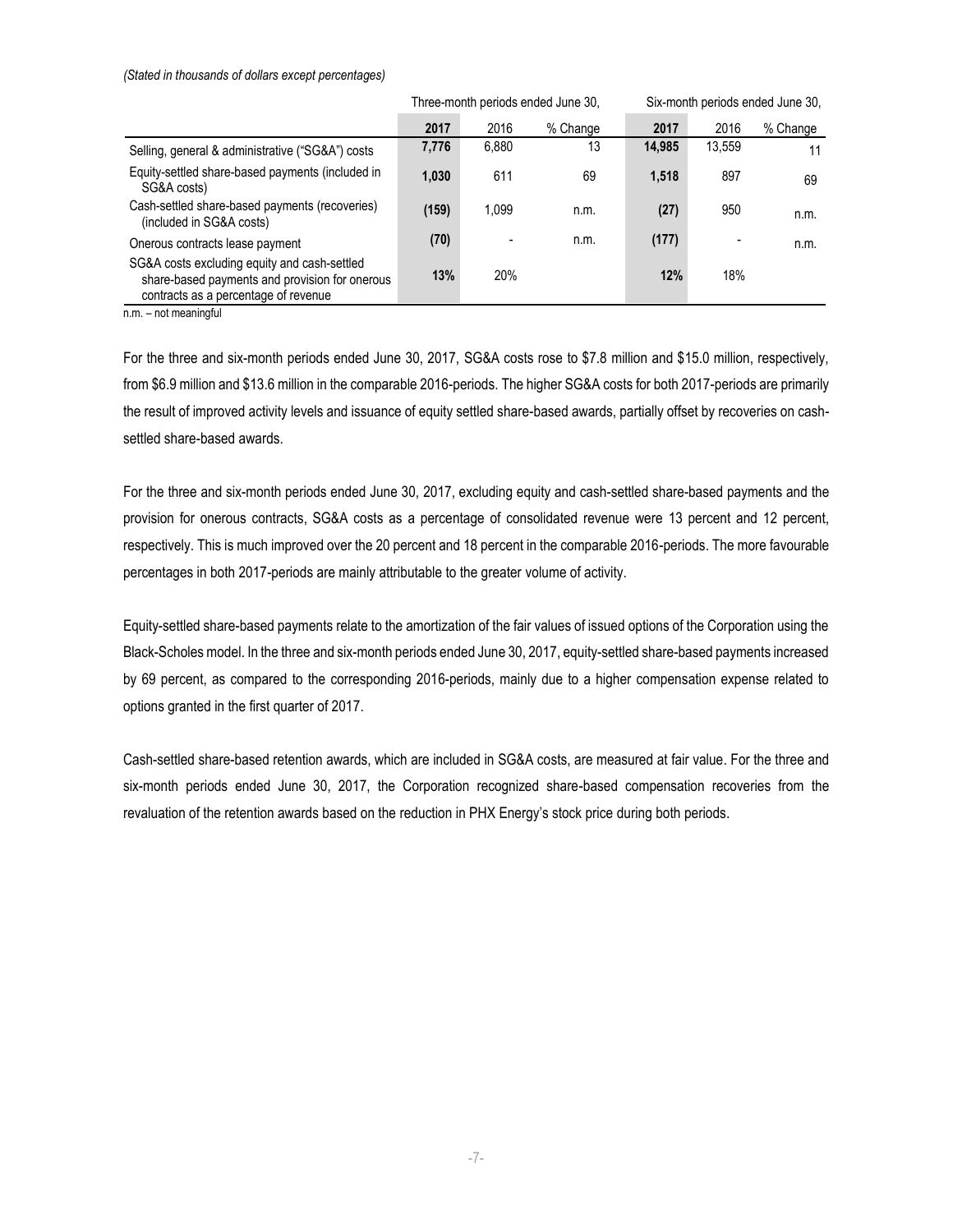| (Stated in thousands of dollars) |      |      |                                    |       |      |                                  |
|----------------------------------|------|------|------------------------------------|-------|------|----------------------------------|
|                                  |      |      | Three-month periods ended June 30, |       |      | Six-month periods ended June 30. |
|                                  | 2017 | 2016 | % Change                           | 2017  | 2016 | % Change                         |
| Research & development expense   | 764  | 225  | n.m.                               | 1.371 | 750  | 83                               |

n.m. – not meaningful

Research and development ("R&D") expenditures during the three and six-month periods ended June 30, 2017 were \$0.8 million (2016 - \$0.2 million) and \$1.4 million (2016 - \$0.8 million), respectively. R&D expenditures were higher in both 2017 periods, which is mainly the result of increased R&D personnel in the current year and the receipt of scientific research and experimental development ("SR&ED") credits, which reduced the 2016-periods expense. The R&D department continues to focus on new technology development and cost-saving and reliability initiatives that will enhance and expand PHX Energy's services.

*(Stated in thousands of dollars)*

|                 | Three-month periods ended June 30, |          |          | Six-month periods ended June 30, |      |          |
|-----------------|------------------------------------|----------|----------|----------------------------------|------|----------|
|                 | 2017                               | 2016     | % Change | 2017                             | 2016 | % Change |
| Finance expense | 428                                | $52^{-}$ | '19'     | 1.013                            | .099 | (8)      |

Finance expenses relate to interest charges on the Corporation's long-term and short-term bank facilities. For the three and six-month periods, finance charges decreased to \$0.4 million (2016 - \$0.5 million) and \$1.0 million (2016 - \$1.1 million) respectively. The reduction in finance charges in both 2017-periods was primarily due to lower levels of borrowings compared to the prior year periods, partially offset by additional financing charges and higher fixed pricing on borrowings.

|                                                  | Three-month periods ended June 30, |      | Six-month periods ended June 30, |         |  |
|--------------------------------------------------|------------------------------------|------|----------------------------------|---------|--|
|                                                  | 2017                               | 2016 | 2017                             | 2016    |  |
| Loss (Gain) on disposition of drilling equipment | (94)                               | 426  | (241)                            | (779)   |  |
| Foreign exchange losses (gains)                  | 83                                 | 125  | 255                              | (226)   |  |
| Provision for (Recovery of) bad debts            | 24                                 | (96) | 252                              | (66)    |  |
| Other expense (income)                           | 13                                 | 455  | 266                              | (1,071) |  |

*(Stated in thousands of dollars)*

During the three and six-month periods ended June 30, 2017, the Corporation recognized gains on the disposition of drilling equipment of \$0.1 million (2016 - \$0.4 million loss) and \$0.2 million (2016 - \$0.8 million). Gains from the disposition of drilling equipment typically result from insurance programs undertaken whereby proceeds for the lost equipment are at current replacement values, which are higher than the respective equipment's book value. Losses typically result from any asset retirements that were made before the end of the equipment's useful life and self-insured downhole equipment losses.

For the three and six-month periods ended June 30, 2017, the Corporation incurred foreign exchange losses of \$0.1 million (2016 - \$0.1 million) and \$0.3 million (2016 - \$0.2 million gain), respectively. These losses resulted mainly from the settlement of Canadian-denominated intercompany payables in the Corporation's Russian operations and the revaluation of Canadiandenominated intercompany payables in the US.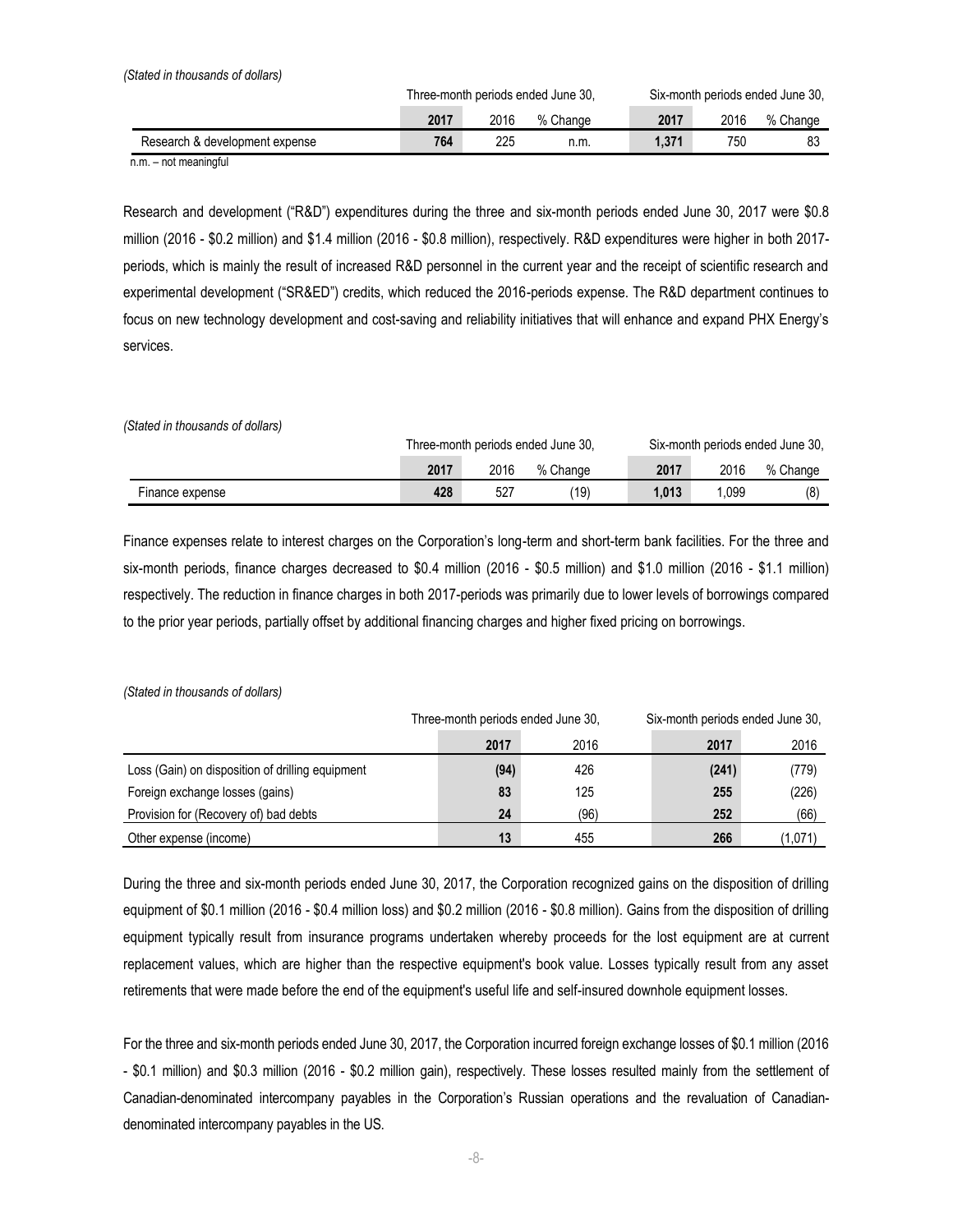During the three and six-month periods ended June 30, 2017, the Corporation recognized provisions for bad debts of \$24,000 (2016 - \$0.1 million recovery) and \$0.3 million (2016 - \$0.1 million recovery), respectively. Provisions for bad debt in the 2017 quarter relate mainly to accounts receivable in the Corporation's US segment.

*(Stated in thousands of dollars, except percentages)*

|                                          |         | Three-month periods ended June 30. | Six-month periods ended June 30, |         |  |
|------------------------------------------|---------|------------------------------------|----------------------------------|---------|--|
|                                          | 2017    | 2016                               | 2017                             | 2016    |  |
| Provision for (Recovery of) income taxes | (1,521) | (4,622)                            | (2,716)                          | (9,029) |  |
| Effective tax rates                      | 13%     | 26%                                | 13%                              | 30%     |  |

The recovery of income taxes for the three and six-month period ended June 30, 2017 was \$1.5 million and \$2.7 million, respectively, as compared to \$4.6 million and \$9.0 million in the comparable 2016-periods. The expected combined Canadian federal and provincial tax rate for 2017 is 27 percent. The effective tax rate in the 2017-periods were lower than the expected rate mainly as a result of the effect of tax rates in foreign jurisdictions.

## **Segmented Information**

The Corporation reports three operating segments on a geographical basis throughout the Canadian provinces of Alberta, Saskatchewan, British Columbia, and Manitoba; throughout the Gulf Coast, Northeast and Rocky Mountain regions of the US; and internationally, in Russia and Albania.

#### **Canada**

*(Stated in thousands of dollars)*

|                                    | Three-month periods ended June 30, |         |          | Six-month periods ended June 30. |          |          |
|------------------------------------|------------------------------------|---------|----------|----------------------------------|----------|----------|
|                                    | 2017                               | 2016    | % Change | 2017                             | 2016     | % Change |
| Revenue                            | 13.450                             | 5.832   | 131      | 42.892                           | 21.452   | 100      |
| Reportable segment loss before tax | (5.247)                            | (7.320) | (28)     | (4.479)                          | (10.559) | (58)     |

For the three-month period ended June 30, the Corporation's Canadian revenue grew from \$5.8 million in 2016 to \$13.5 million in 2017. The recovery in the industry rig count continued during Canadian spring break-up, with substantially more rigs operating in 2017 than in the prior year. PHX Energy's Canadian segment reported 1,699 operating days, up from 663 days in the 2016-quarter. This is consistent with the industry's performance as horizontal and directional drilling activity, as measured by drilling days, increased from 3,301 days in the 2016-quarter to 10,729 days in the 2017-quarter (Source: Daily Oil Bulletin). In the second quarter of 2017, there was an increased proportion of jobs requiring fewer rig site personnel which caused the average day rate (excluding Stream revenue) to fall by 11 percent to \$7,535 from \$8,420 in the 2016-quarter.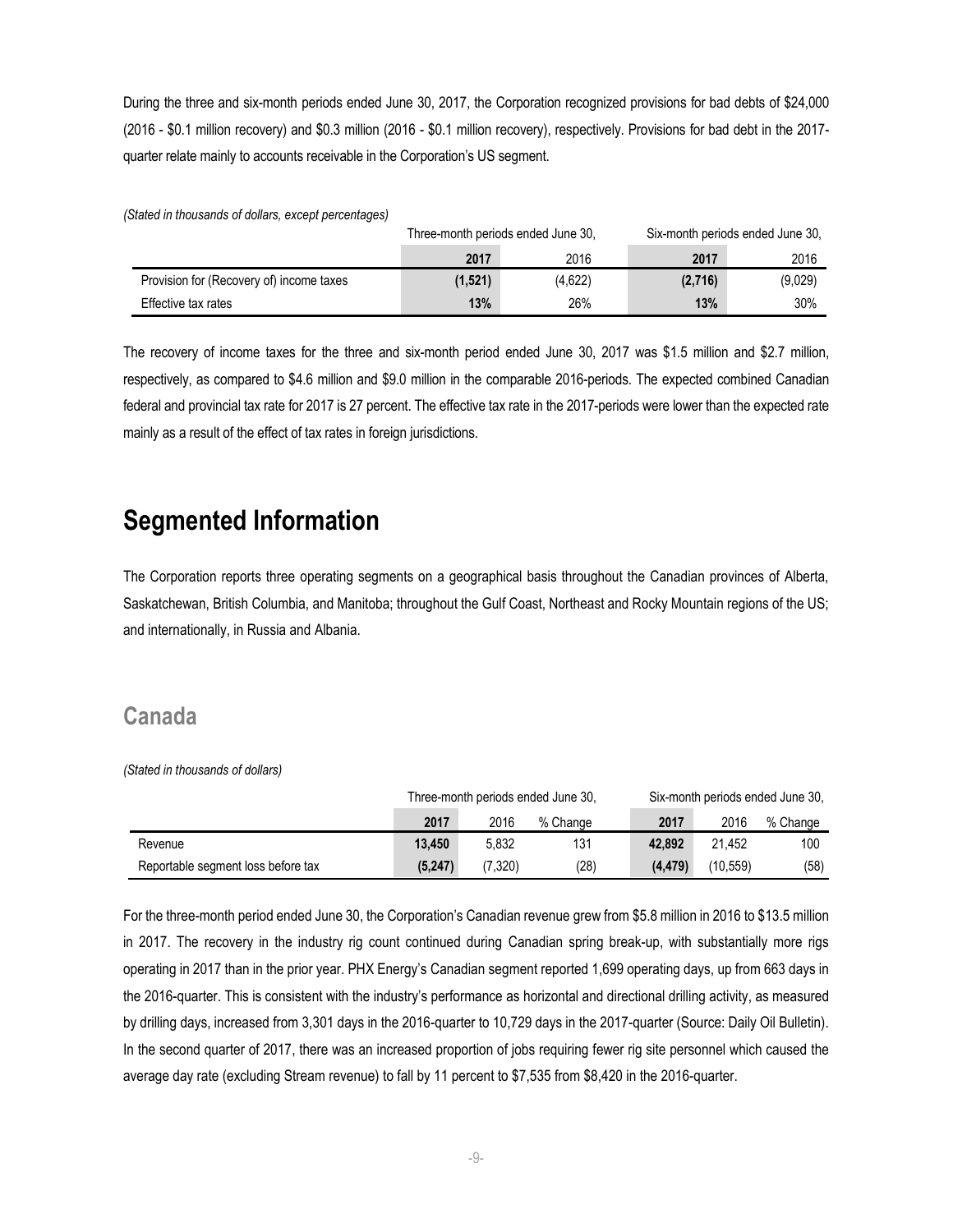During the second quarter of 2017, oil drilling, as measured by drilling days, represented approximately 51 percent of PHX Energy's Canadian activity and the Corporation remained active in the Montney, Wilrich, Bakken, Shaunavon, Duvernay, Cardium and Viking areas.

For the six-month period ended June 30, 2017, the Corporation recognized revenue of \$42.9 million, double the \$21.5 million of revenue earned in the 2016-period. The increased revenue in the first half of 2017 was primarily the result of the higher rig count in the Canadian market. The Corporation's operating days grew from 2,614 days in the first half of 2016 to 5,703 days in 2017. This is consistent with Canadian industry activity, as the number of reported horizontal and directional drilling days grew to 32,792 days for the first half of 2017 as compared to 14,493 days in 2016 (Sources: Daily Oil Bulletin). In the six-month period ended June 30, 2017, oil drilling represented approximately 60 percent of PHX Energy's Canadian activity (2016 – 45 percent). In the first half of 2017, PHX Energy saw its average day rates (excluding Stream revenue) decline by 11 percent to \$7,166 from \$8,010 in 2016, as a result of market conditions and an increased proportion of jobs requiring fewer rig site personnel.

For the three and six-month periods ended June 30, 2017, the reportable segment loss before tax was \$5.2 million (2016 - \$7.3 million) and \$4.5 million (2016 - \$10.6 million). The improved margins for both 2017-periods was primarily due to the significant recovery of activity levels as compared to the 2016-periods.

#### **Stream Services**

Included in the Canadian segment's revenue for the three and six-month periods ended June 30, 2017 is \$0.7 million (2016- \$0.2 million) and \$2.0 million (2016 - \$0.5 million), respectively, of revenue generated by the Stream division. For the second quarter, Stream grew its operating days by 71 percent from 500 days in 2016 to 854 days in 2017. Along with the growth in activity level, average day rates for the division also rose by 53 percent to \$761 in the second quarter of 2017, up from \$498 in the 2016-quarter.

For the three and six-month periods ended June 30, 2017, the Stream division incurred reportable losses before tax of \$1.3 million (2016 - \$1.8 million) and \$1.7 million (2016 - \$3.5 million). The Stream division's losses in both 2017-periods pertain mostly to depreciation expenses of \$0.6 million and \$1.2 million, respectively, as well as the costs associated with the continued expansion of the division.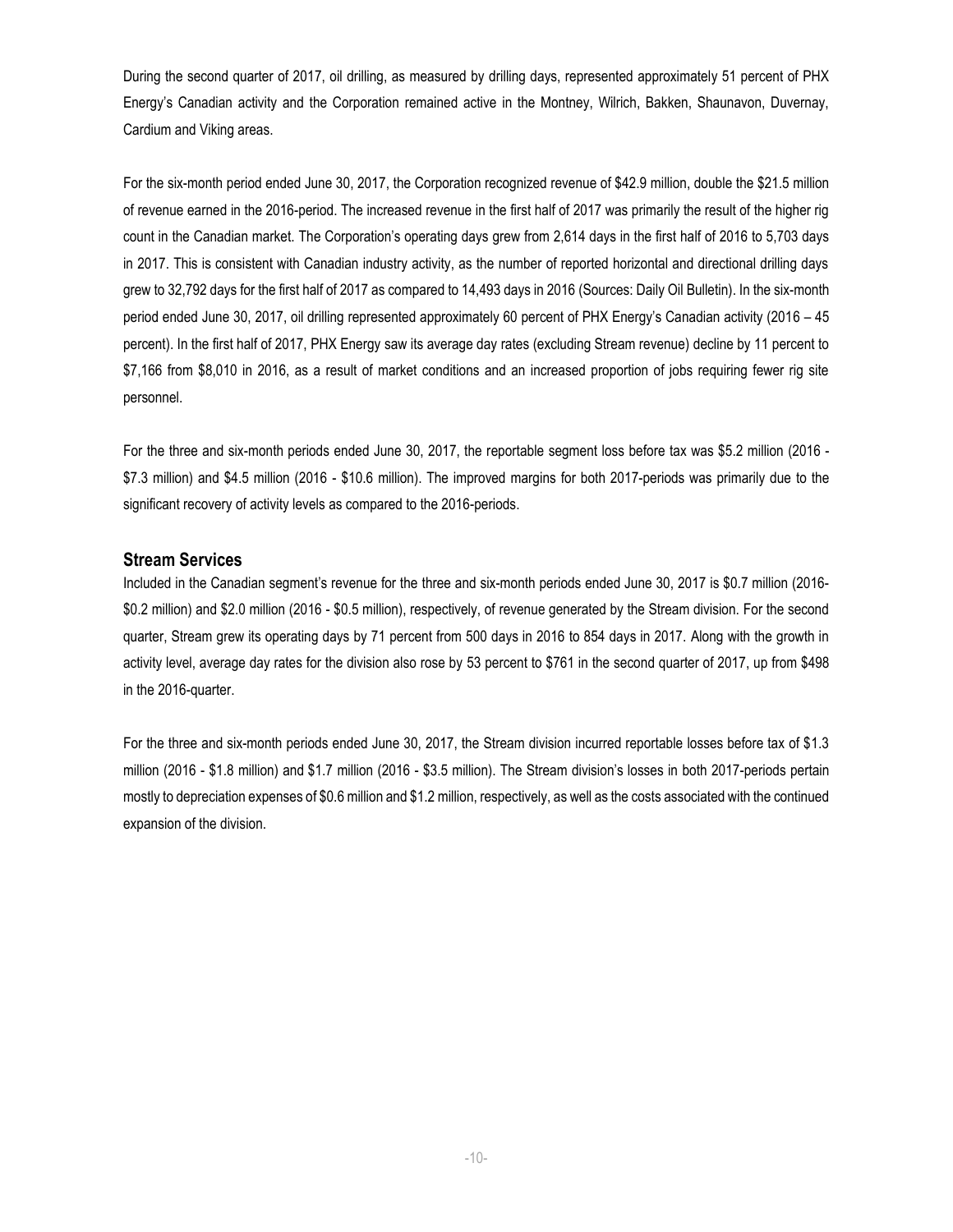### **United States**

*(Stated in thousands of dollars)*

|                                    | Three-month periods ended June 30, |         |          | Six-month periods ended June 30. |          |          |
|------------------------------------|------------------------------------|---------|----------|----------------------------------|----------|----------|
|                                    | 2017                               | 2016    | % Change | 2017                             | 2016     | % Change |
| Revenue                            | 35.206                             | 17.381  | 103      | 62.021                           | 39.120   | 59       |
| Reportable segment loss before tax | (4.011)                            | (6.803) | (41)     | (10.180)                         | (14.608) | (30)     |

For the three-month period ended June 30, 2017, the US segment generated revenue of \$35.2 million which is twice the \$17.4 million generated in the 2016-period. PHX Energy's US operating days grew by 89 percent to 2,404 days in the 2017-quarter from 1,275 days in the 2016-quarter. Average day rates, excluding the Corporation's US motor rental division, rose by 7 percent to \$14,315 in the 2017-quarter compared to \$13,441 in the 2016-period, with the 2017 rates being assisted by the strengthening of the US dollar. In US dollars, the average day rates were relatively consistent quarter-over-quarter.

After reaching historical lows during the second quarter of 2016, the US rig count rebounded in 2017. The average number of rigs running per day in the second quarter of 2017 was 895 rigs, double the 422 rigs that were running in the 2016-quarter (Source: Baker Hughes). The average horizontal and directional rigs running per day in the 2017-quarter was 818 rigs, representing 91 percent of the average daily number of rigs running (Source: Baker Hughes). During the three-month period ended June 30, 2017, oil well drilling represented 89 percent of PHX Energy's US activity as a large portion of the industry's drilling activity remained concentrated in Texas, specifically the Permian basin. During the second quarter of 2017, Phoenix USA continued to be active in the Permian, Bakken, Mississippian/Woodford, Marcellus, Niobrara and Utica basins.

For the six-month period ended June 30, 2017, US revenue grew by 59 percent to \$62.0 million from \$39.1 million in the comparable 2016-period. In the first half of 2017 the segment recorded 4,393 days, a 55 percent improvement from the 2,839 days in the first half of 2016. In comparison, US industry activity, as measured by the average number of horizontal and directional rigs running on a daily basis, rose by 75 percent in the first half of 2017 to 746 rigs from 427 rigs in the comparable 2016-period (Source: Baker Hughes).

For the three and six-month periods ended June 30, 2017, the reportable segment loss before tax decreased to \$4.0 million (2016 - \$6.8 million) and \$10.2 million (2016 - \$14.6 million). The improved margins in both 2017-periods are mainly attributable to the rise in activity levels and stabilization of day rates.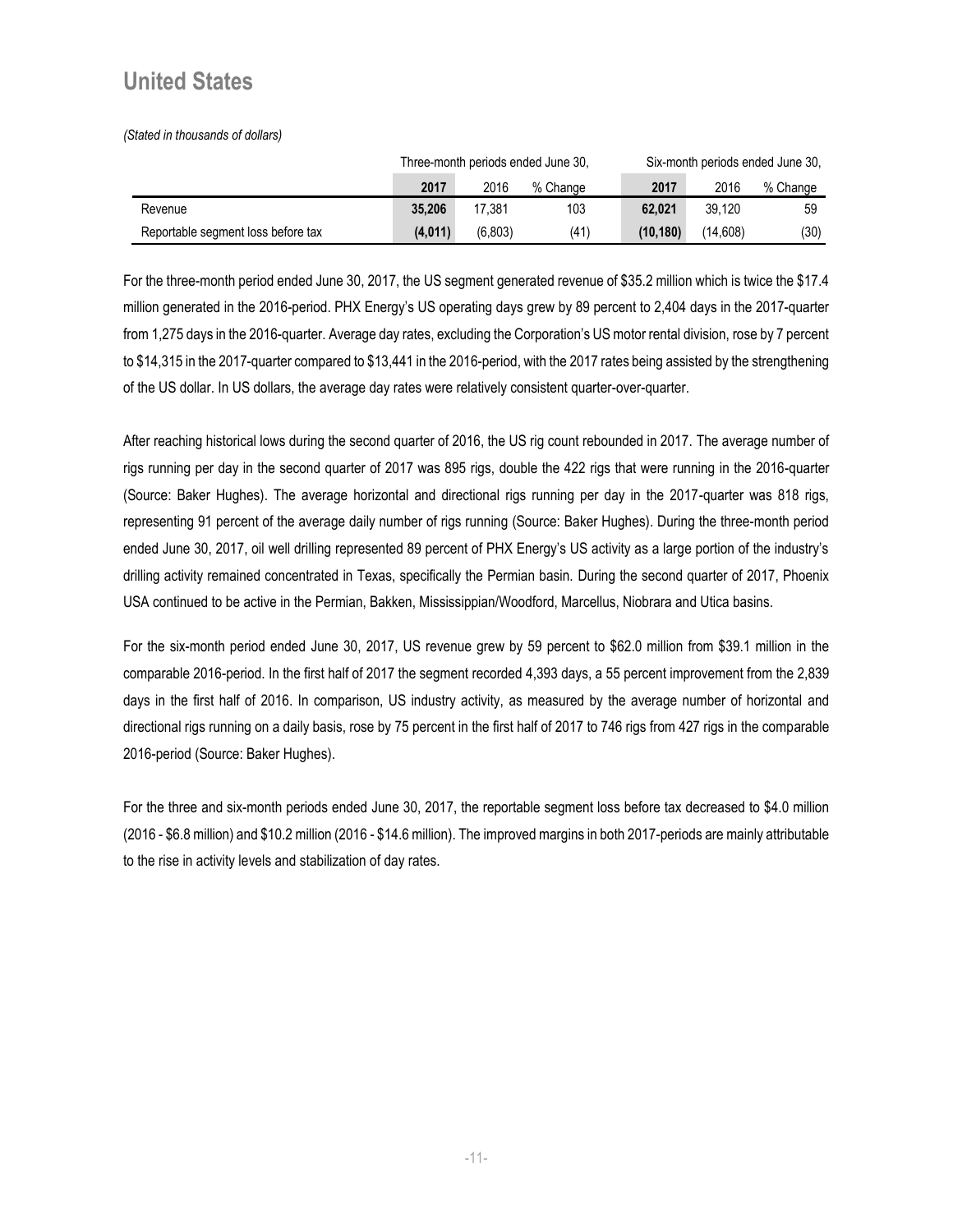## **International**

*(Stated in thousands of dollars)*

|                                    | Three-month periods ended June 30, |         |          | Six-month periods ended June 30, |         |          |
|------------------------------------|------------------------------------|---------|----------|----------------------------------|---------|----------|
|                                    | 2017                               | 2016    | % Change | 2017                             | 2016    | % Change |
| Revenue                            | 5.166                              | 3.146   | 64       | 10.031                           | 6.236   | 61       |
| Reportable segment loss before tax | (111)                              | (1.042) | (89)     | (716)                            | (1.733) | (59)     |

For the three and six-month periods ended June 30, 2017, the Corporation's international revenue increased to \$5.2 million (2016 - \$3.1 million) and \$10.0 million (2016 - \$6.2 million), respectively, as the segment's operating days were higher in 2017 as a result of the recommencement of the Albania operations, which were idle in the comparable 2016-periods. In the second quarter of 2017, the international segment recorded 646 operating days, an increase from the 514 operating days in the 2016 quarter. International operating days in the first half of 2017 were 1,337 days, as compared to 1,068 days generated in the 2016-period. The Corporation generated 10 percent of its second quarter 2017 consolidated revenue from its international operations as compared to 12 percent in the 2016-quarter.

PHX Energy's Russian operations remained steady in the second quarter of 2017, reporting an 8 percent increase in drilling activity to 554 operating days compared to 514 operating days in the 2016-quarter. The division further diversified its client base and grew the volume of measurement while drilling ("MWD") rentals in Eastern Siberia.

During the second quarter of 2017, the Albanian operations recorded lower operating days than in the first quarter of the year, which can be attributed to the volatility of commodity prices reducing drilling activity.

The international segment incurred reportable segment losses for the three and six-month periods ended June 30, 2017 of \$0.1 million (2016 - \$1.0 million) and \$0.7 million (2016 - \$1.7 million). The improved margins in both 2017-periods were mainly due to the recommencement of operations in Albania, increased Russian activity and strengthening of the Russian ruble.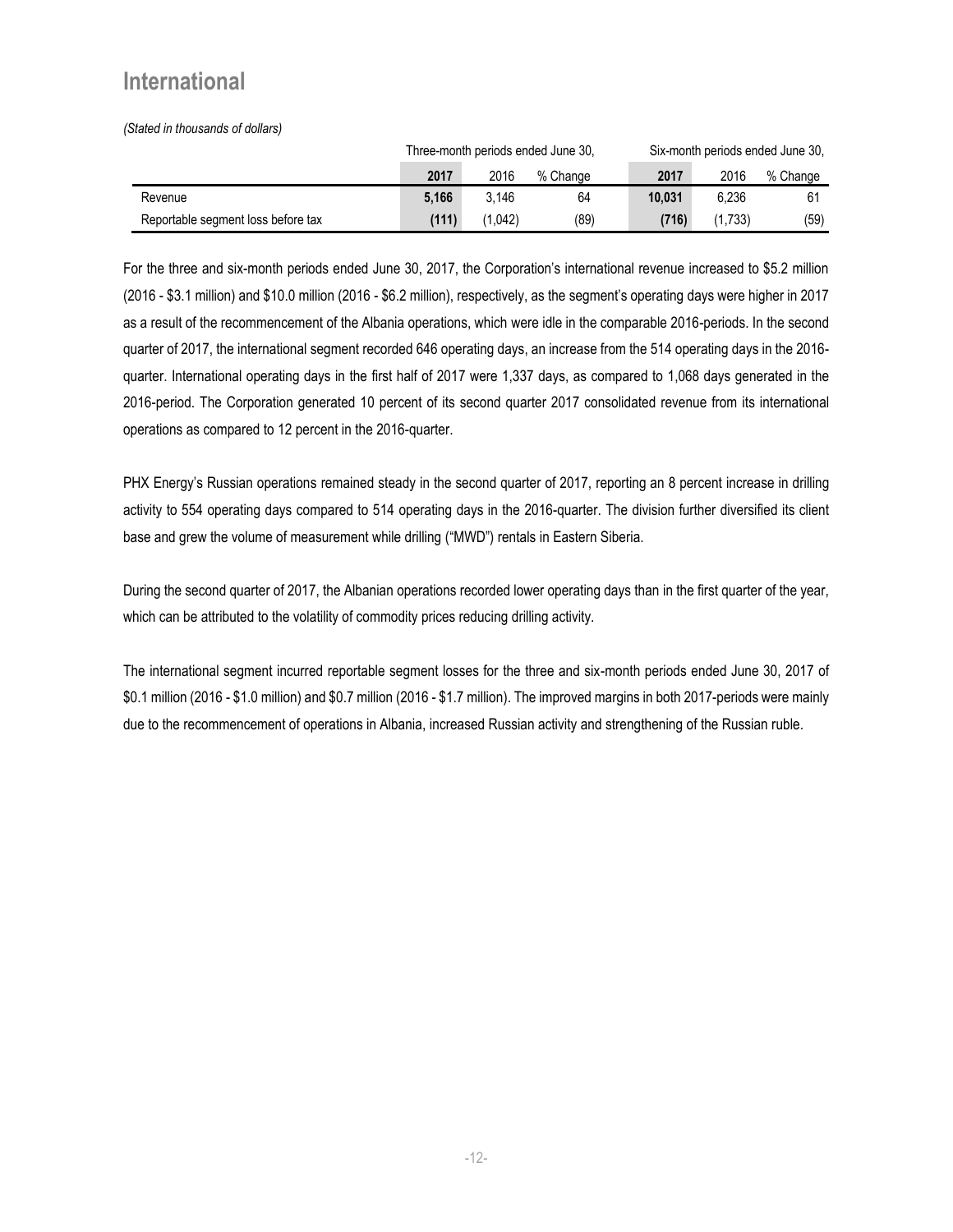## **Investing Activities**

For the three-month period ended June 30, 2017, PHX Energy used \$4.4 million of cash in investing activities as compared to \$2.2 million in 2016. During the 2017-quarter, PHX Energy received proceeds of \$1.6 million (2016 - \$0.3 million) and recorded a gain of \$0.1 million (2016 - \$0.4 million loss) related to the disposition of capital equipment, primarily from the involuntary disposal of drilling equipment in well bores.

In the second quarter of 2017, the Corporation spent \$6.7 million on capital expenditures (2016 - \$2.0 million), comprised of:

- \$3.9 million in MWD systems and spare components;
- \$1.8 million in EDR equipment and spare components; and
- \$1.0 million in downhole performance drilling motors.

The capital expenditure program undertaken in the period was financed generally from cash flow from operating activities.

During the 2017-quarter, the Corporation spent \$0.1 million in intangible assets, consisting primarily of license payments.

The change in non-cash working capital balance of \$0.8 million (source of cash) for the three-month period ended June 30, 2017, relates to the net change in the Corporation's trade payables that are associated with the acquisition of capital assets. This compares to a \$0.3 million source of cash for the three-month period ended June 30, 2016.

## **Financing Activities**

The Corporation reported cash flows used in financing activities of \$7.8 million in the three-month period ended June 30, 2017 as compared to \$1.1 million in the 2016-period. The Corporation made aggregate net repayments of \$7.8 million on its operating and syndicated facilities during the second quarter of 2017.

## **Capital Resources**

As of June 30, 2017, the Corporation had \$5.0 million drawn on its syndicated facility, \$1.2 million drawn on its operating facility, and nil drawn on its US operating facility. As at June 30, 2017, PHX Energy exceeded the minimum liquidity required under the amended credit agreement as the Corporation had \$4.3 million in cash-on-hand and \$52.7 million available to be drawn from its credit facilities. The credit facilities are secured by substantially all of the Corporation's assets.

As at June 30, 2017, the Corporation was in compliance with all its financial covenants.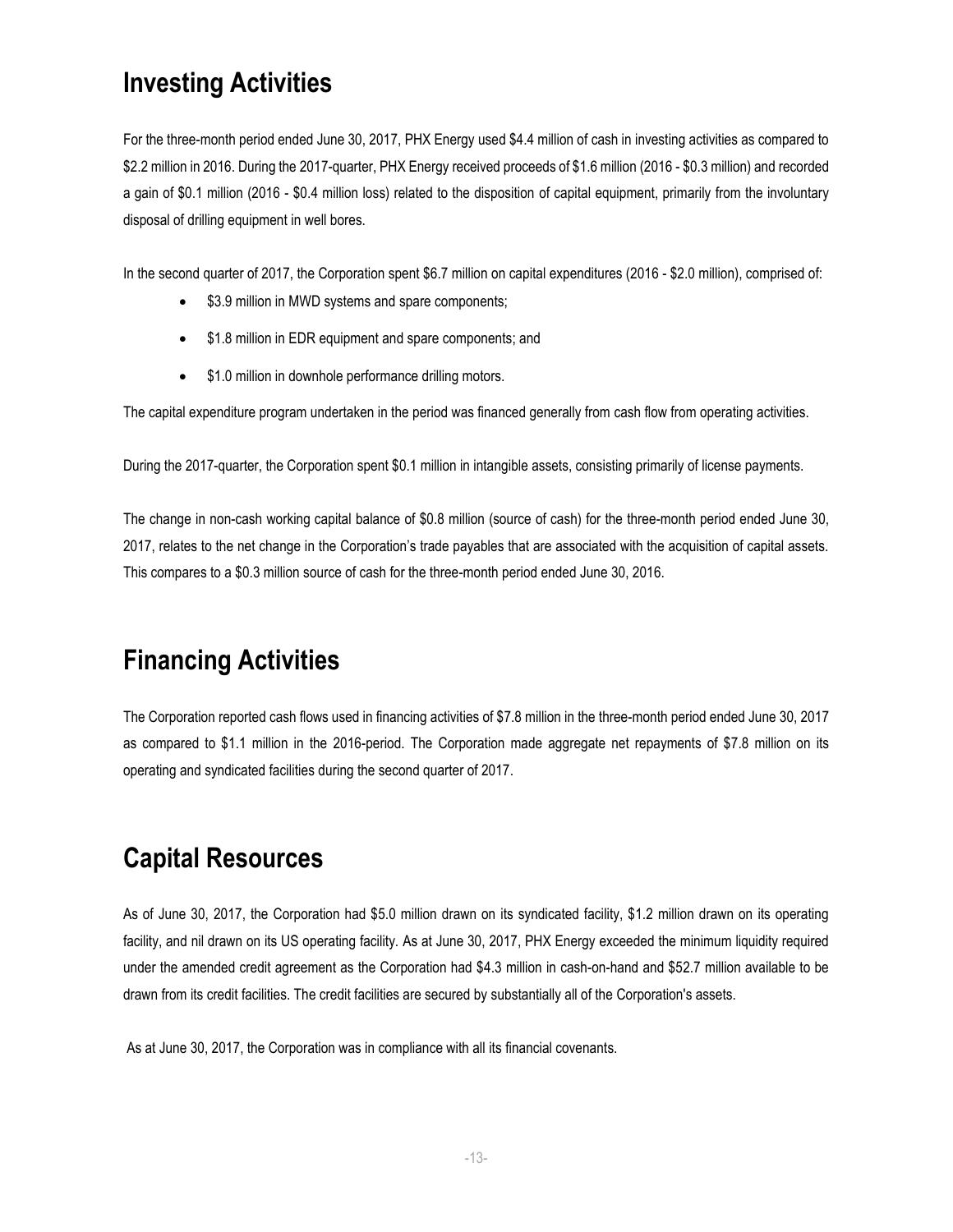## **Cash Requirements for Capital Expenditures**

Historically, the Corporation has financed its capital expenditures and acquisitions through cash flows from operating activities, debt and equity. The 2017 capital budget remains at \$25.0 million. These planned expenditures are expected to be financed from a combination of one or more of the following: cash flow from operations, the Corporation's unused credit facilities or equity, if necessary. However, if a sustained period of market uncertainty and financial market volatility persists in 2017, the Corporation's activity levels, cash flows and access to credit may be negatively impacted, and the expenditure level would be reduced accordingly. Conversely, if future growth opportunities present themselves, the Corporation would look at expanding this planned capital expenditure amount.

## **Outlook**

The positive momentum in the active rig count across North America continued into the second quarter of 2017 and the Corporation benefitted from the increased activity, seeing improved profitability throughout all operating regions in comparison to the 2016 second quarter.

In Canada, the Corporation continued to be a prominent service provider and achieved growth in both revenue and operating days as compared to 2016. In the 2017-quarter there were twice as many rigs operating per day, despite this increase, competition remained strong and weak day rates persisted. The third and fourth quarter are typically the more active quarters in the industry, however, with the instability in the commodity price environment it is anticipated that the Canadian market will face headwinds in the near future. This instability will likely temper the growth in the number of drilling rigs operating and, as a result, the rig count is not expected to reach levels achieved in the first quarter of 2017. PHX Energy will remain focused on leveraging our strong marketing relationships, superior operational performance and differentiating technology to retain its strong position in Canada.

The active rig count in the US has grown steadily from the lows seen in the second quarter of 2016, and the Permian basin continues to lead this trend with approximately one third of all rigs operating in North America. This basin remains a key area of growth for the Corporation and PHX Energy is leveraging the competitive advantages created by Velocity and other new technologies to grow its market share in this region. As in Canada, the volatility in commodity prices is anticipated to slow the rate of activity growth in upcoming quarters. However, even with the activity levels likely remaining flat, PHX Energy believes this is the market with the greatest potential. As capacity is added to the Velocity fleet and new technologies reach commercialization, the Corporation foresees market share gains and improved margins in its US division.

Internationally, PHX Energy also achieved increased activity and revenue quarter-over-quarter. The Russian division's performance has remained steady and the Corporation anticipates that Russia will continue to present growth opportunities throughout the remainder of 2017. In Albania, activity was reduced to one operating rig during the second quarter.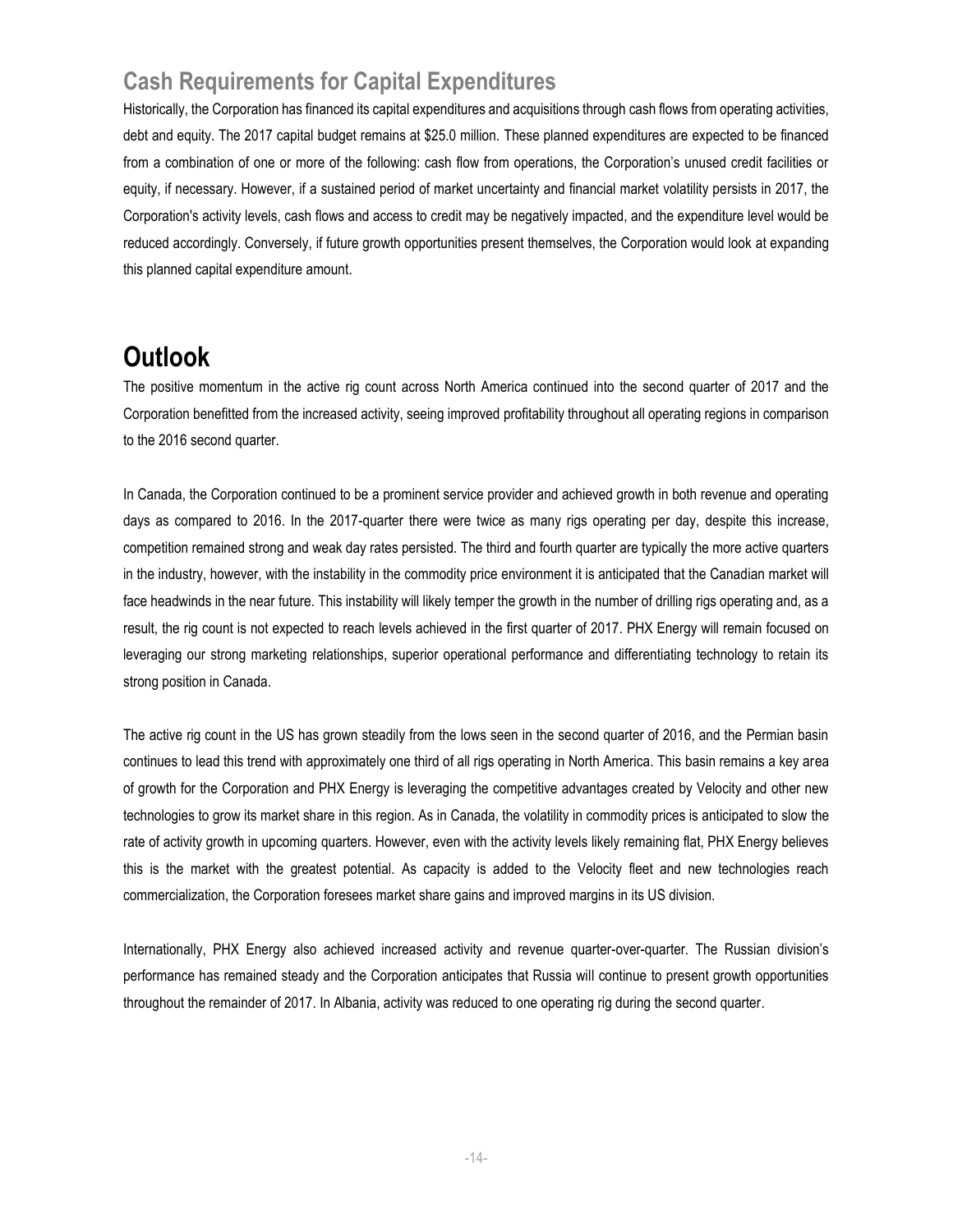Stream continues to build a strong reputation and gain momentum in the Canadian EDR market, which can largely be attributed to the successful launch of the DataStream product line. As Stream continues to diversify and grow its client base, competition in this sector is increasing as existing providers are aggressively defending market share. With rig counts now recovered from spring break-up and additional capacity being added to the EDR fleet, PHX Energy anticipates Stream will continue to increase its activity and revenue on a path to profitability. Additionally, initial efforts are underway to expand to the US, with operations now forecasted to commence in the later parts of 2017.

#### **Technology Update**

Velocity has now proven to provide a substantial competitive advantage, particularly in the US market, and demand has outweighed supply for many quarters. New systems are on order and delivery of the systems will be staggered throughout the remainder of 2017. Velocity development is ongoing as PHX Energy expands its advantages and works to integrate Velocity with new technologies to provide a unique service offering.

Field tests of PHX Energy's new 7.25" performance drilling motor continued with a select group of clients during the second quarter of 2017. This motor is quickly gaining a positive reputation with operators who are impressed with its performance and PHX Energy is now working on commercialization and growing this fleet.

PHX Energy has successfully deployed its Connect Surface System ("Connect") in the US to select clients, in addition to the various clients already leveraging Connect in the Canadian market as part of their remote operations centers. This is a critical piece of technology that assists with operators' efforts to become more efficient, automate the drilling process and optimize wellsite intelligence. Additionally, development is progressing to package Connect, Velocity, DataStream EDR and Prism optimization services to create a disruptive service offering.

Michael Buker President August 3, 2017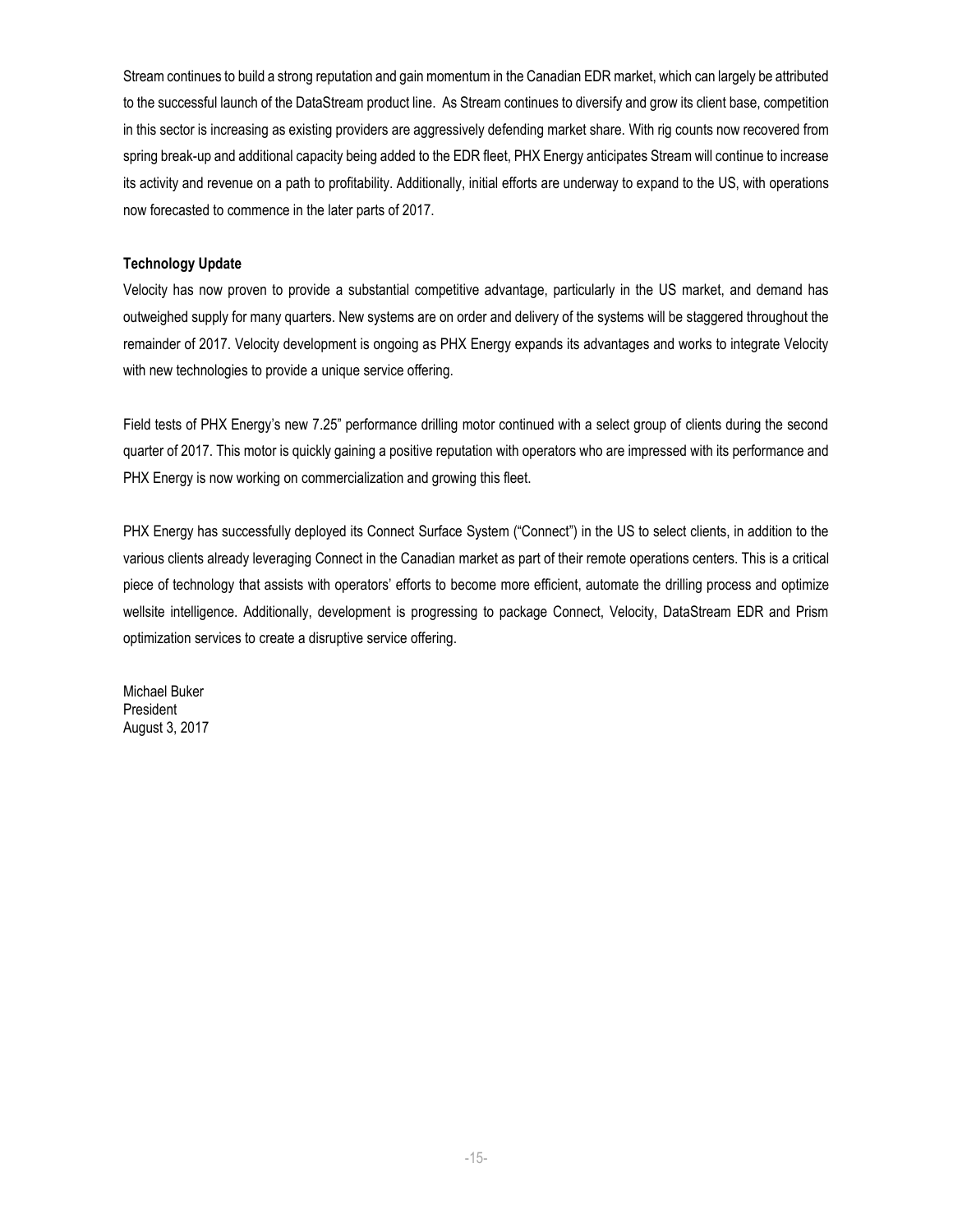## **Non-GAAP Measures**

#### **1) Adjusted EBITDA**

Adjusted EBITDA, defined as earnings before finance expense, income taxes, depreciation and amortization, impairment losses on goodwill and intangible assets, provisions for the settlement of litigations, equity and cash-settled share-based payments, severance costs, provisions for inventory and provisions for onerous contracts, is not a financial measure that is recognized under GAAP. However, Management believes that adjusted EBITDA provides supplemental information to net earnings that is useful in evaluating the results of the Corporation's principal business activities before considering certain charges, how it was financed and how it was taxed in various countries. Investors should be cautioned, however, that adjusted EBITDA should not be construed as an alternative measure to net earnings determined in accordance with GAAP. PHX Energy's method of calculating adjusted EBITDA may differ from that of other organizations and, accordingly, its adjusted EBITDA may not be comparable to that of other companies.

The following is a reconciliation of net earnings to adjusted EBITDA:

|                                                   | Three-month periods ended June 30, |          | Six-month periods ended June 30, |           |  |
|---------------------------------------------------|------------------------------------|----------|----------------------------------|-----------|--|
|                                                   | 2017                               | 2016     | 2017                             | 2016      |  |
| Net loss                                          | (10, 412)                          | (13,360) | (17, 555)                        | (20, 764) |  |
| Add (deduct):                                     |                                    |          |                                  |           |  |
| Depreciation and amortization                     | 10,514                             | 13.013   | 21,445                           | 27,015    |  |
| Provision for (Recovery of) income taxes          | (1,521)                            | (4,622)  | (2,716)                          | (9,029)   |  |
| Finance expense                                   | 428                                | 527      | 1,013                            | 1,099     |  |
| Equity-settled share-based payments               | 1,030                              | 611      | 1,518                            | 897       |  |
| Cash-settled share-based<br>payments (recoveries) | (159)                              | 1,099    | (27)                             | 950       |  |
| Severance costs                                   | 443                                | 414      | 785                              | 1,329     |  |
| Provision for inventory                           | 300                                | 300      | 600                              | 600       |  |
| Provision for onerous contracts                   | (70)                               |          | (177)                            |           |  |
| Adjusted EBITDA as reported                       | 553                                | (2,018)  | 4,886                            | 2,097     |  |

*(Stated in thousands of dollars)*

Adjusted EBITDA per share - diluted is calculated using the treasury stock method whereby deemed proceeds on the exercise of the share options are used to reacquire common shares at an average share price. The calculation of adjusted EBITDA per share on a dilutive basis does not include anti-dilutive options.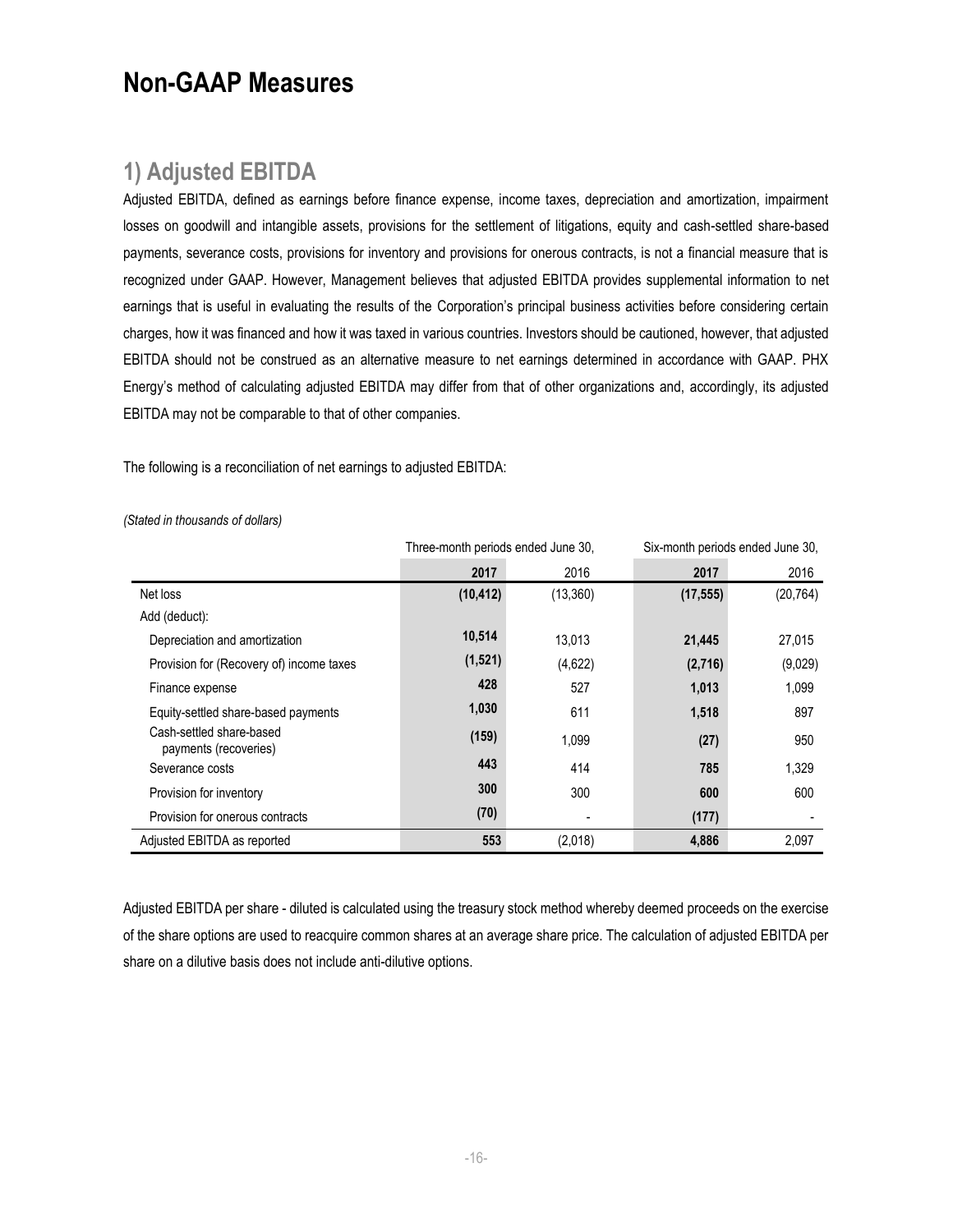## **2) Funds from Operations**

Funds from operations is defined as cash flows generated from operating activities before changes in non-cash working capital, interest paid, and income taxes paid. This is not a measure recognized under GAAP. Management uses funds from operations as an indication of the Corporation's ability to generate funds from its operations before considering changes in working capital balances and interest and taxes paid. Investors should be cautioned, however, that this financial measure should not be construed as an alternative measure to cash flows from operating activities determined in accordance with GAAP. PHX Energy's method of calculating funds from operations may differ from that of other organizations and, accordingly, it may not be comparable to that of other companies.

The following is a reconciliation of cash flows from operating activities to funds from operations:

|                                      | Three-month periods ended June 30, |          | Six-month periods ended June 30, |          |  |  |
|--------------------------------------|------------------------------------|----------|----------------------------------|----------|--|--|
|                                      | 2017                               | 2016     | 2017                             | 2016     |  |  |
| Cash flows from operating activities | 13,671                             | 4.075    | 3,774                            | 4,833    |  |  |
| Add (deduct):                        |                                    |          |                                  |          |  |  |
| Changes in non-cash working capital  | (13,969)                           | (3, 555) | (502)                            | (1,223)  |  |  |
| Interest paid                        | 192                                | 322      | 495                              | 760      |  |  |
| Income taxes paid (received)         | 219                                | (4,034)  | 329                              | (3, 977) |  |  |
| Funds from (used in) operations      | 113                                | (3, 192) | 4,096                            | 393      |  |  |

*(Stated in thousands of dollars)*

Funds from operations per share - diluted is calculated using the treasury stock method whereby deemed proceeds on the exercise of the share options are used to reacquire common shares at an average share price. The calculation of funds from operations per share on a dilutive basis does not include anti-dilutive options.

## **3) Debt to Covenant EBITDA Ratio**

Debt is represented by loans and borrowings. Covenant EBITDA, for purposes of the calculation of this covenant ratio, is represented by net earnings for a rolling four quarter period, adjusted for finance expense, provision for income taxes, depreciation and amortization, equity-settled share-based payments, unrealized foreign exchange losses, impairment losses on goodwill and intangible assets, loss on disposition of drilling equipment, severance costs, provision for inventory obsolescence and provision for the settlement of litigations, subject to the restrictions provided in the amended credit agreement.

The debt to covenant EBITDA ratio was waived from the quarter ending December 31, 2016 to the quarter ending June 30, 2017, inclusive.

## **4) Working Capital**

Working capital is defined as the Corporation's current assets less its current liabilities and is used to assess the Corporation's short-term liquidity.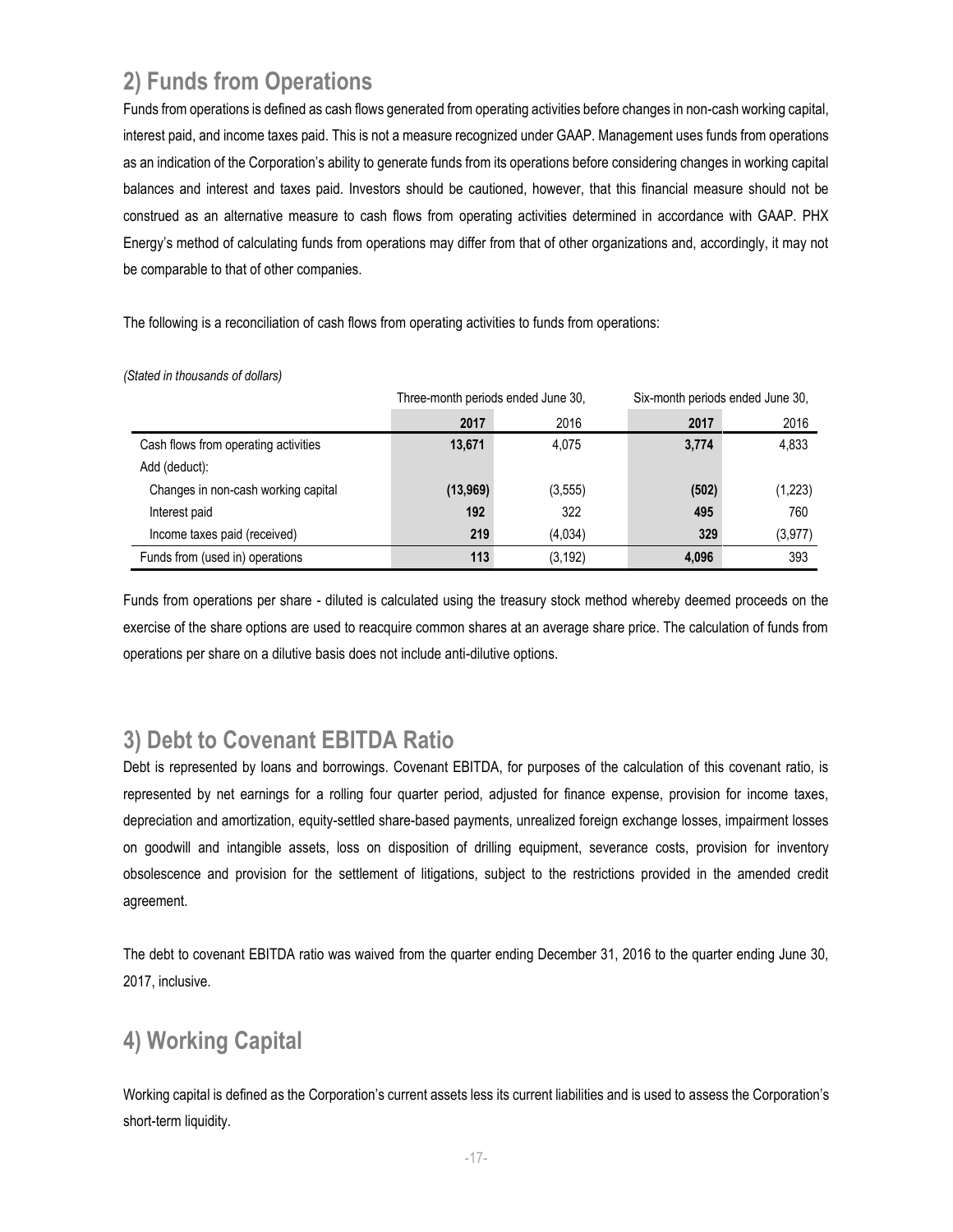## **About PHX Energy Services Corp.**

The Corporation, through its directional drilling subsidiary entities, provides horizontal and directional drilling technology and services to oil and natural gas producing companies in Canada, the US, Russia and Albania. PHX Energy also provides electronic drilling recorder ("EDR") technology and services.

PHX Energy's Canadian directional drilling operations are conducted through Phoenix Technology Services LP. The Corporation maintains its corporate head office, research and development, Canadian sales, service and operational centres in Calgary, Alberta. In addition, PHX Energy has a facility in Estevan, Saskatchewan. PHX Energy's US operations, conducted through the Corporation's wholly-owned subsidiary, Phoenix Technology Services USA Inc. ("Phoenix USA"), is headquartered in Houston, Texas. Phoenix USA has sales and service facilities in Houston, Texas; Denver, Colorado; Casper, Wyoming; Midland, Texas; Bellaire, Ohio; and Oklahoma City, Oklahoma. Internationally, PHX Energy has sales offices and service facilities in Albania and Russia, and administrative offices in Nicosia, Cyprus; Dublin, Ireland; and Luxembourg City, Luxembourg.

PHX Energy markets its EDR technology and services in Canada through its division, Stream Services, which has an office and operations center in Calgary, Alberta. EDR technology is marketed worldwide outside Canada through its wholly-owned subsidiary Stream Services International Inc.

For further information please contact: John Hooks, CEO; Michael Buker, President; or Cameron Ritchie, Senior Vice President Finance and CFO

PHX Energy Services Corp. Suite 1400, 250 2nd Street SW Calgary, Alberta T2P 0C1 Tel: 403-543-4466 Fax: 403-543-4485 [www.phxtech.com](http://www.phoenixcan.com/)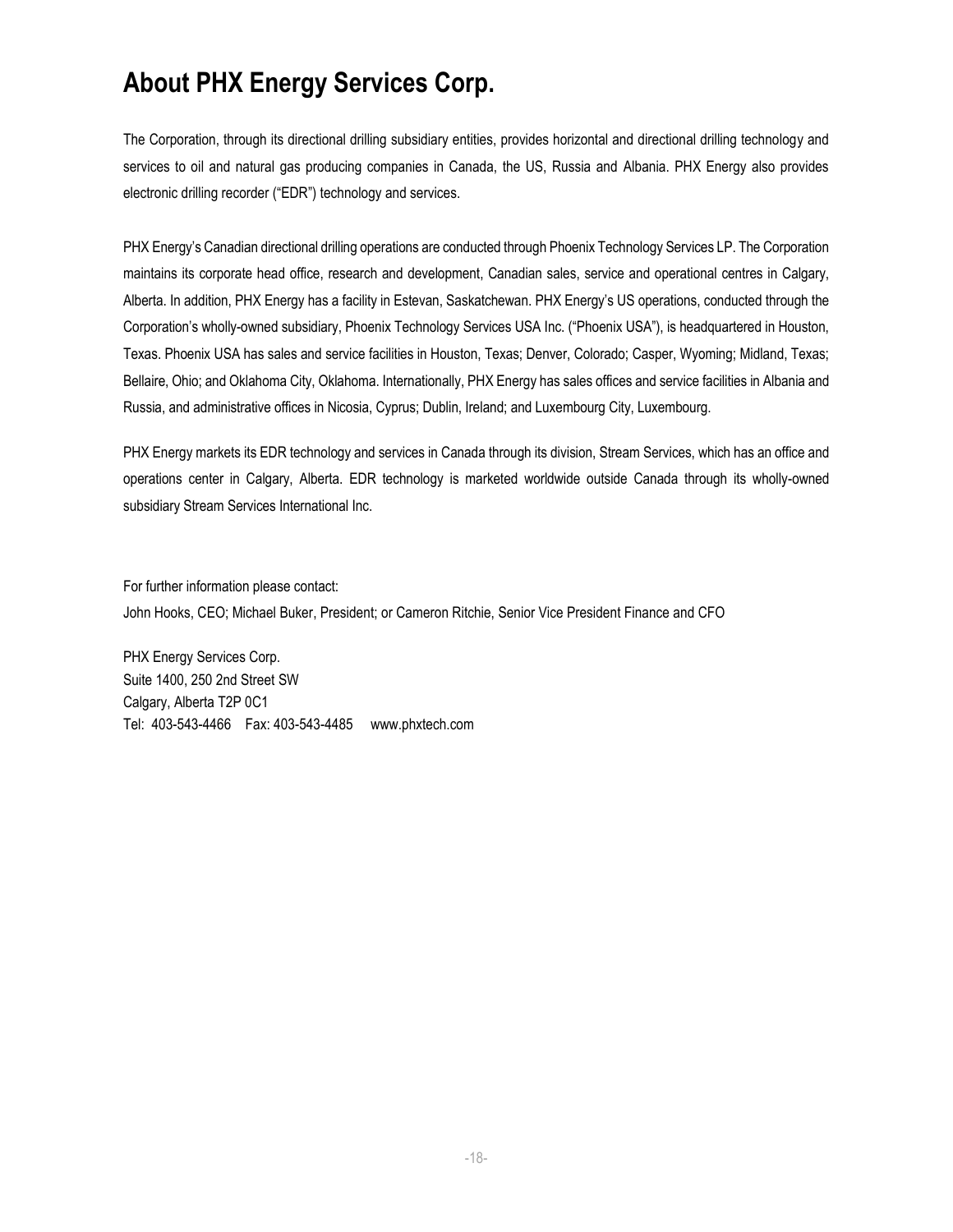# **Consolidated Statements of Financial Position**

*(unaudited)*

|                                        | June 30, 2017     | December 31, 2016 |              |  |
|----------------------------------------|-------------------|-------------------|--------------|--|
| <b>ASSETS</b>                          |                   |                   |              |  |
| Current assets:                        |                   |                   |              |  |
| Cash and cash equivalents              | \$<br>4,278,213   | \$                | 7,007,293    |  |
| Trade and other receivables            | 49,120,279        |                   | 41,552,796   |  |
| Inventories                            | 23,865,312        |                   | 24,988,472   |  |
| Prepaid expenses                       | 3,385,171         |                   | 2,613,716    |  |
| Current tax assets                     | 5,169,015         |                   | 5,293,489    |  |
| <b>Total current assets</b>            | 85,817,990        |                   | 81,455,766   |  |
| Non-current assets:                    |                   |                   |              |  |
| Drilling and other equipment           | 104,872,013       |                   | 121,172,229  |  |
| Goodwill                               | 8,876,351         |                   | 8,876,351    |  |
| Intangible assets                      | 25,797,605        |                   | 26,302,314   |  |
| Deferred tax assets                    | 14,124,038        |                   | 10,687,684   |  |
| Total non-current assets               | 153,670,007       |                   | 167,038,578  |  |
| <b>Total assets</b>                    | \$<br>239,487,997 | \$                | 248,494,344  |  |
| LIABILITIES AND SHAREHOLDERS' EQUITY   |                   |                   |              |  |
| Current liabilities:                   |                   |                   |              |  |
| Operating facility                     | \$<br>1,157,901   | \$                | 6,031,547    |  |
| Trade and other payables               | 39,988,806        |                   | 31,194,630   |  |
| <b>Total current liabilities</b>       | 41,146,707        |                   | 37,226,177   |  |
| Non-current liabilities:               |                   |                   |              |  |
| Loans and borrowings                   | 5,000,000         |                   | 29,014,050   |  |
| Provision for onerous contracts        | 2,200,000         |                   | 2,300,000    |  |
| Deferred income                        | 1,500,005         |                   | 1,566,671    |  |
| Total non-current liabilities          | 8,700,005         |                   | 32,880,721   |  |
| Equity:                                |                   |                   |              |  |
| Share capital                          | 267,264,497       |                   | 237,539,242  |  |
| Contributed surplus                    | 8,233,780         |                   | 6,817,458    |  |
| Retained earnings                      | (100, 465, 833)   |                   | (82,910,425) |  |
| Accumulated other comprehensive income | 14,608,841        |                   | 16,941,171   |  |
| Total equity                           | 189,641,285       |                   | 178,387,446  |  |
| Total liabilities and equity           | \$<br>239,487,997 | \$                | 248,494,344  |  |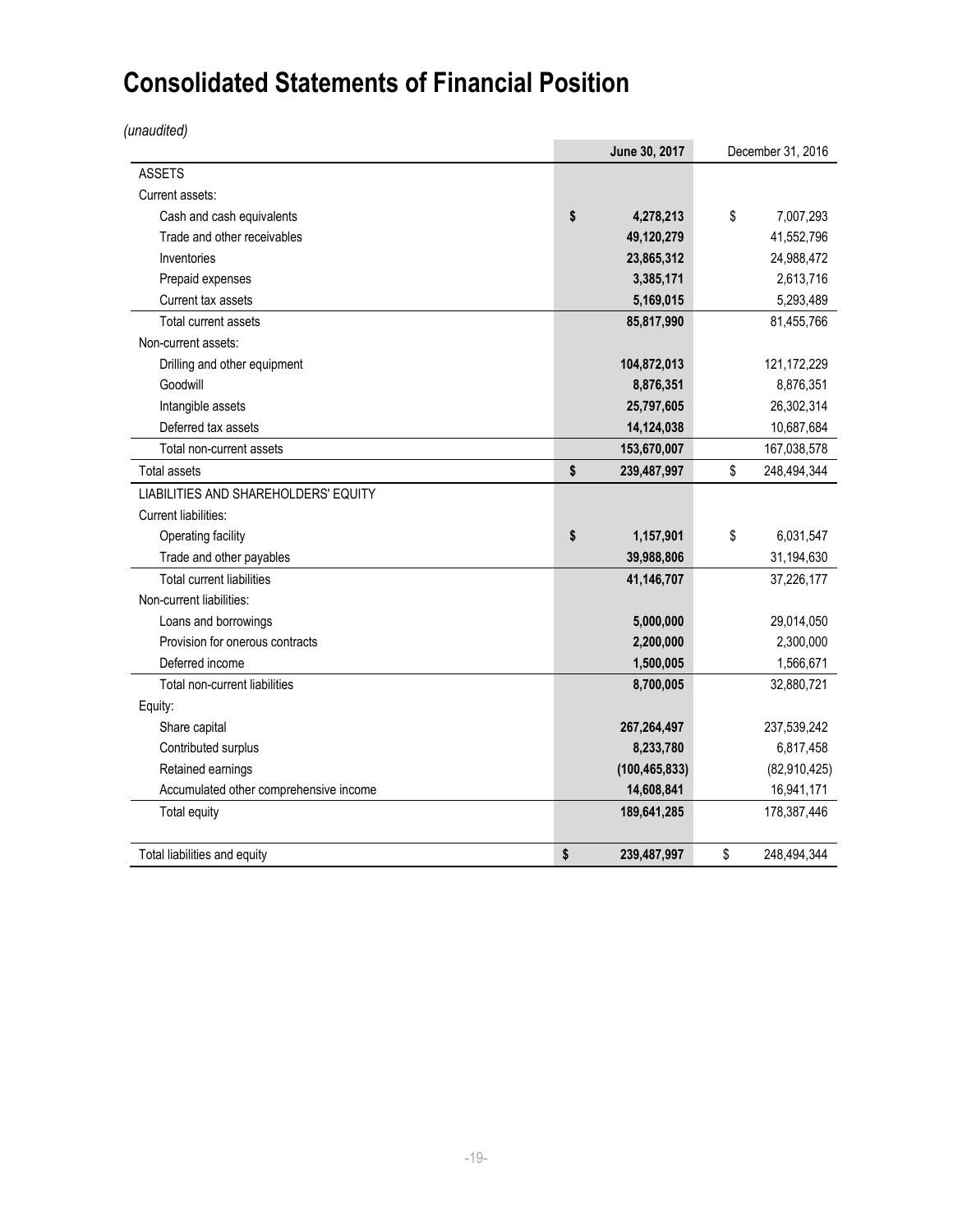# **Consolidated Statements of Comprehensive Loss**

*(unaudited)*

|                                                 | Three-month periods ended June 30, |                |    |                | Six-month periods ended June 30, |                |    |                |
|-------------------------------------------------|------------------------------------|----------------|----|----------------|----------------------------------|----------------|----|----------------|
|                                                 |                                    | 2017           |    | 2016           |                                  | 2017           |    | 2016           |
| Revenue                                         | \$                                 | 53,821,745     | \$ | 26,358,663     | \$                               | 114,944,160    | \$ | 66,807,897     |
| Direct costs                                    |                                    | 56,775,555     |    | 36,252,973     |                                  | 117,580,737    |    | 82,263,761     |
| Gross loss                                      |                                    | (2,953,810)    |    | (9,894,310)    |                                  | (2,636,577)    |    | (15, 455, 864) |
| Expenses:                                       |                                    |                |    |                |                                  |                |    |                |
| Selling, general and administrative<br>expenses |                                    | 7,775,546      |    | 6,879,596      |                                  | 14,985,205     |    | 13,558,573     |
| Research and development expenses               |                                    | 763,604        |    | 224,663        |                                  | 1,371,063      |    | 749,974        |
| Finance expense                                 |                                    | 427,605        |    | 527,404        |                                  | 1,012,769      |    | 1,098,814      |
| Other expense (income)                          |                                    | 12,392         |    | 455,344        |                                  | 265,590        |    | (1,071,097)    |
|                                                 |                                    | 8,979,147      |    | 8,087,007      |                                  | 17,634,628     |    | 14,336,264     |
|                                                 |                                    |                |    |                |                                  |                |    |                |
| Loss before income taxes                        |                                    | (11, 932, 957) |    | (17, 981, 317) |                                  | (20, 271, 205) |    | (29, 792, 128) |
|                                                 |                                    |                |    |                |                                  |                |    |                |
| Provision for (Recovery of) income taxes        |                                    |                |    |                |                                  |                |    |                |
| Current                                         |                                    | 247,402        |    | (1,053,299)    |                                  | 298,402        |    | (5,284,204)    |
| Deferred                                        |                                    | (1,768,112)    |    | (3,568,486)    |                                  | (3,014,199)    |    | (3,744,414)    |
|                                                 |                                    | (1,520,710)    |    | (4,621,785)    |                                  | (2,715,797)    |    | (9,028,618)    |
| Net loss                                        |                                    | (10, 412, 247) |    | (13, 359, 532) |                                  | (17, 555, 408) |    | (20, 763, 510) |
| Other comprehensive income (loss)               |                                    |                |    |                |                                  |                |    |                |
| Foreign currency translation                    |                                    | (2,943,533)    |    | 280,612        |                                  | (2, 332, 330)  |    | (6,851,115)    |
| Total comprehensive loss for the period         | \$                                 | (13, 355, 780) | \$ | (13,078,920)   | \$                               | (19, 887, 738) | \$ | (27, 614, 625) |
| Loss per share - basic                          | \$                                 | (0.18)         | \$ | (0.32)         | \$                               | (0.31)         | \$ | (0.50)         |
| Loss per share - diluted                        | S                                  | (0.18)         | \$ | (0.32)         | \$                               | (0.31)         | \$ | (0.50)         |